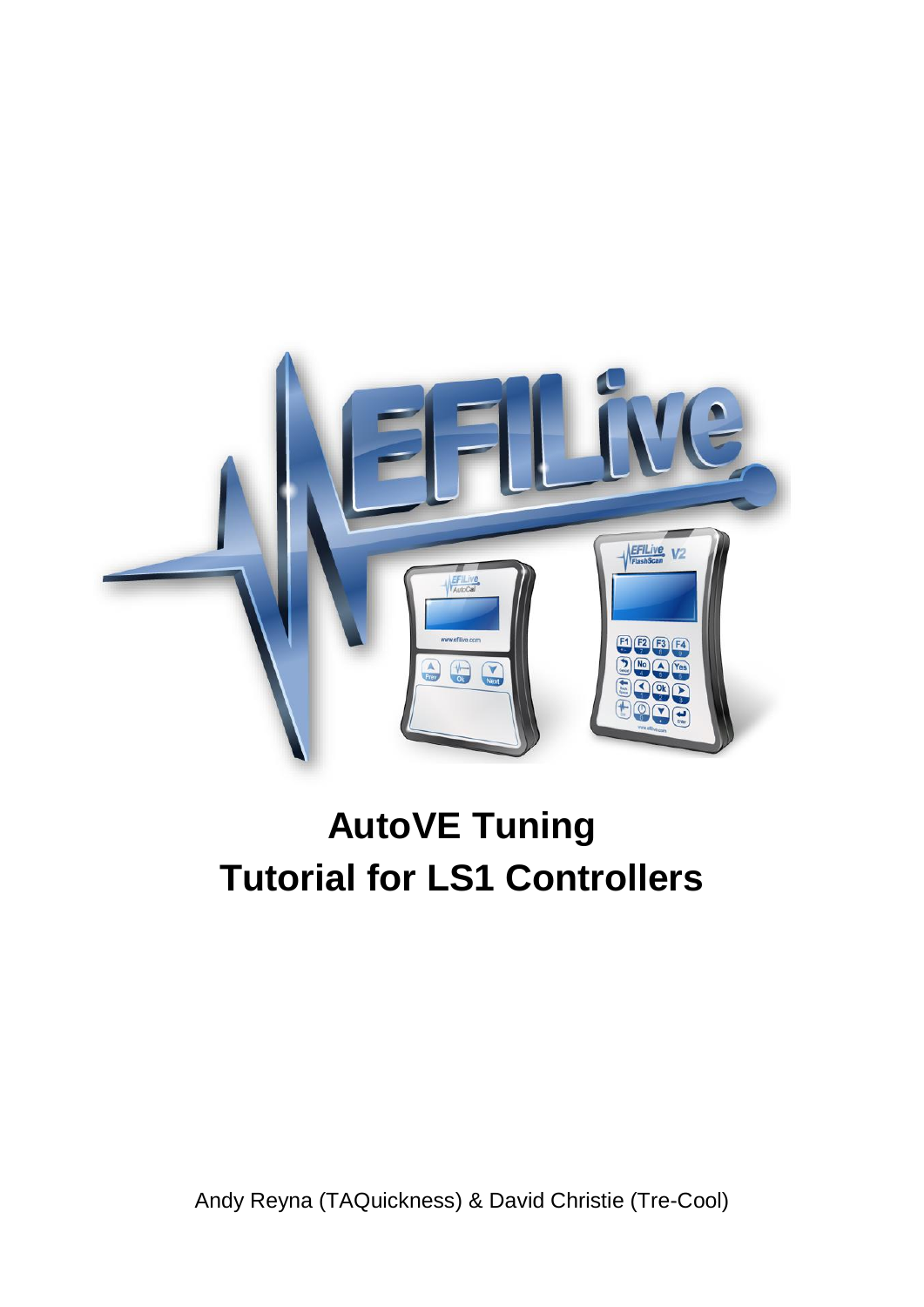# **AutoVE Tuning Tutorial for LS1 Controllers**

© 2004 [EFILive](http://www.efilive.com/) Limited and Andy Reyna All rights reserved

> First published 16 Aug 2004

Revised 11 November 2016

#### **Disclaimer:**

Before you begin, understand that I am in no way responsible for what you do with this information. This write up has been written for informational purposes only. In other words, use at your own risk.

#### **Credits:**

It is not my intent to take credit for work that is not mine. The content of this write up is largely derived from the Internet and my own personal experience. If it looks like you originally wrote any part of this, you probably did, and I thank you for sharing that information on the Internet.

Special thanks to Black02SS, EFILive, RedHardSupra, and all persons providing feedback.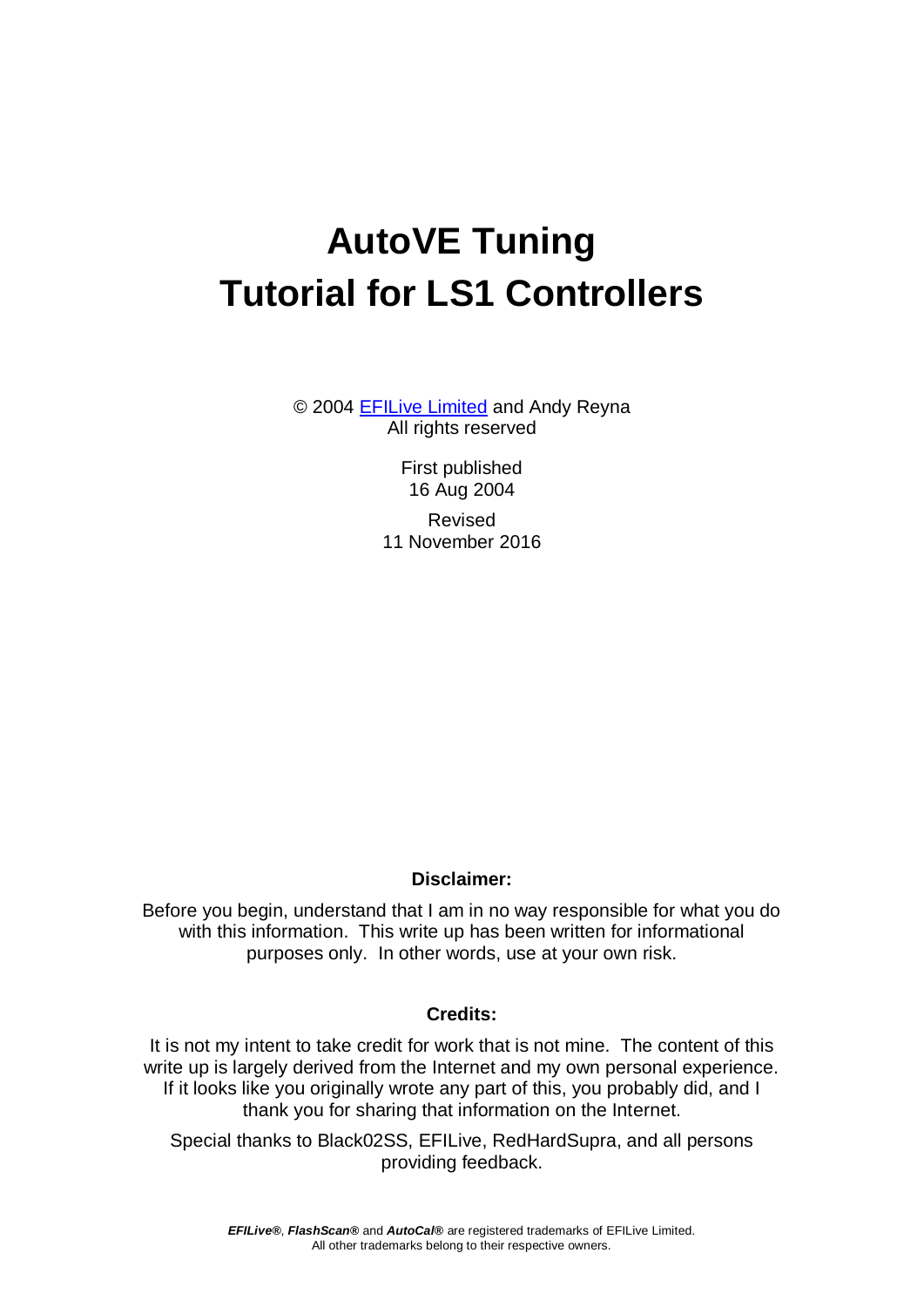## **Table of Contents**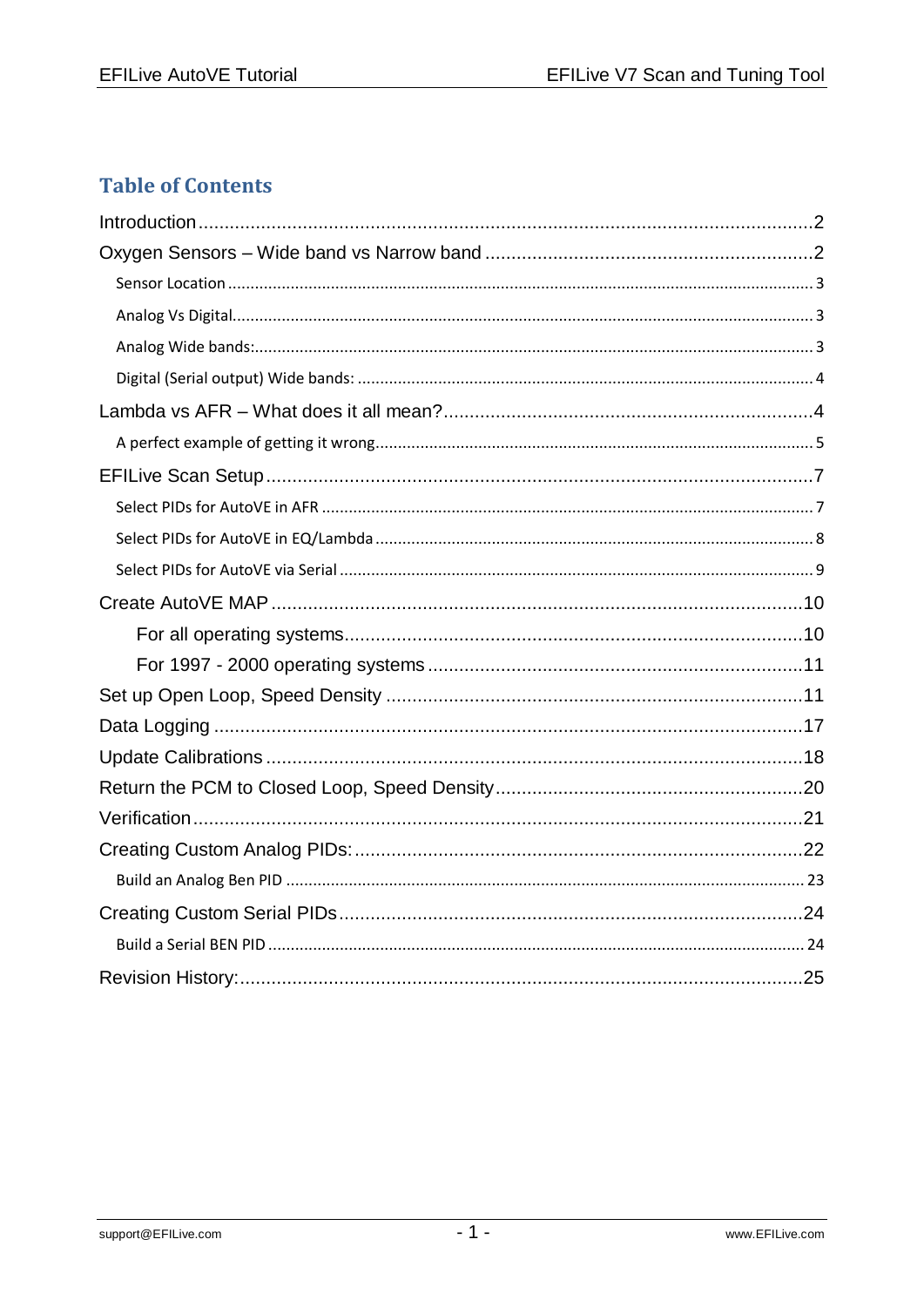## <span id="page-3-0"></span>**Introduction**

#### **Please read the entire contents of this tutorial before performing any of the steps.**

Before you begin:

- 1. The contents of this tutorial are specific to Gen III LSx PCM's. While the concepts of this tutorial are applicable to a wide variety of GM PCM's, the calibration references to non-Gen III PCM platforms may not be accurate.
- 2. The fuelling sections of this tutorial will provide reference to AFR, EQ Ratio & Lambda; however its recommended users learn to move away from AFR or in the very least know not to modify wide band stoich values when dealing with ethanol blended fuels.
- 3. Upgrading to the latest release of the EFILive software will ensure all features are available and appear as documented.

Upgrades may be downloaded, free of charge here: [http://www.EFILive.com/latest/cat/download-EFILive](http://www.efilive.com/latest/cat/download-efilive)

- 4. Ensure you have access to a wide band O2 sensor compatible with EFILive/FlashScan. This sensor must be installed, calibrated, and in proper working order.
- 5. If you are running fuel injectors with flow ratings other than stock, the {B4001} "Injector Flow Rate" table needs to be calibrated to match your injectors.
- 6. If you are running a 1999 or 2000 operating system, you should consider upgrading to a 2001 or later operating system. The 2001 and later operating systems simplify the tuning process and provide an opportunity to upgrade to one of EFILive's custom operating systems.
	-
- 1997 and 1998 PCM's currently do not have the option to upgrade to a custom operating system.

2001 PCM's have custom operating systems available, however, the 2002 based operating system offers a wider variety of custom operating system upgrade paths.

## <span id="page-3-1"></span>**Oxygen Sensors – Wide band vs Narrow band**

A wide band is a high precision oxygen sensor, with there being 3 common Wide band Sensors on the market. They are the Bosch 4.2, 4.9 LSU and NTK/Uego sensors. Most wide band kits utilize Bosch sensors due to costs, the 4.9 is a much faster reacting sensor and thus with the right controller can provide more samples per second. Being of a newer design the 4.9 is also less prone to contamination of the "clean air" sample like in the 4.2 and heat resistant.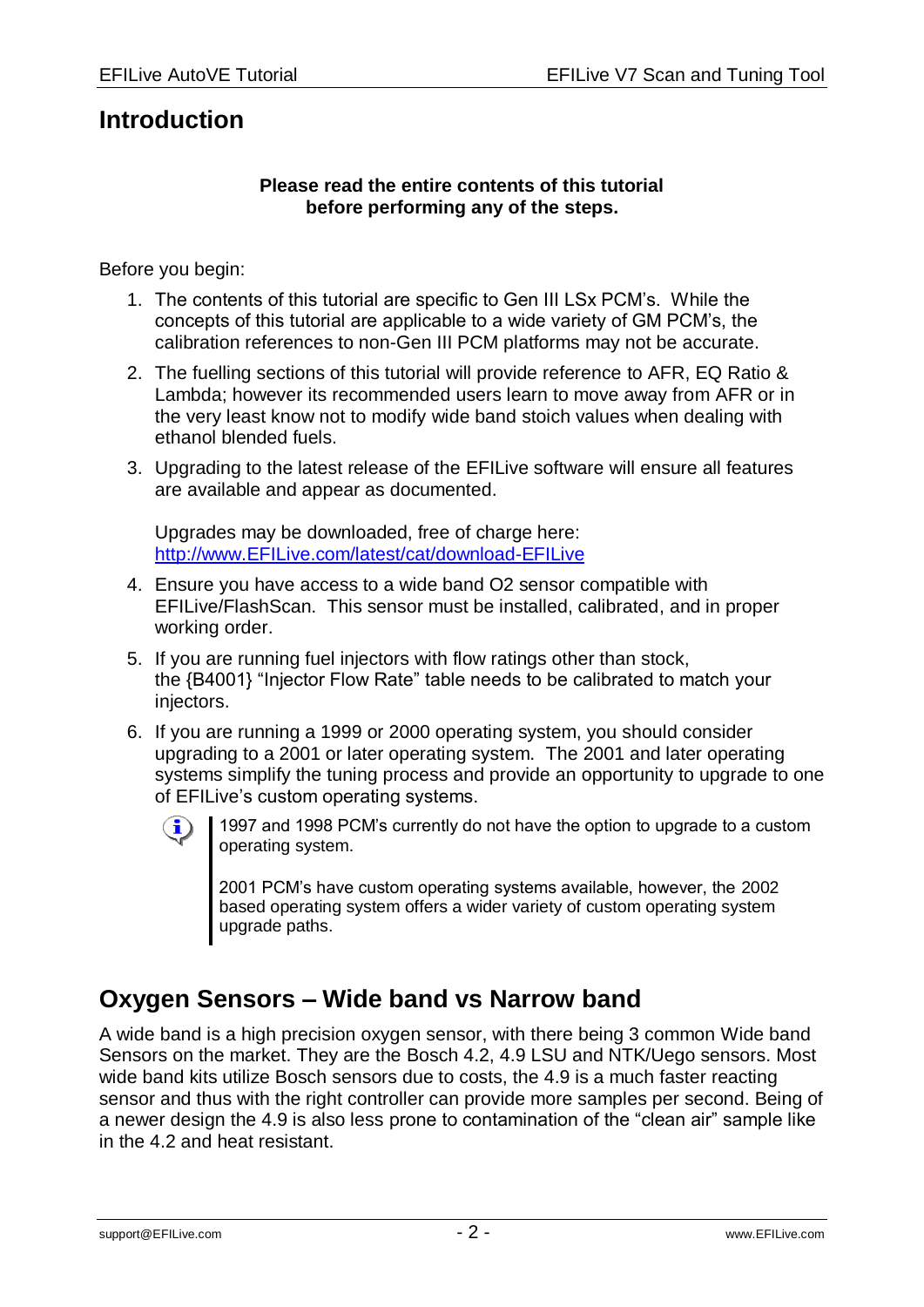Both sensors recommend to be "free air calibrated" often depending on use. If you think your sensor data is bad always check against another for peace of mind. It doesn't hurt to check.

NTK/Uego sensors are even older than the Bosch 4.2 sensors and thus are not as accurate/quick in sampling the air stream.

There are a few other older "wide band" sensors on the market but I would not recommend using these for any critical engine tuning.

Most GM ECU systems utilise narrow band sensors to provide minor corrections to fuelling, this is because as there name suggests they have a NARROW margin in which they can sense either a rich or lean mixture & this is only around stoich. It's not recommended to tune off these alone, but it can be done, just not to any great precision.

#### <span id="page-4-0"></span>*Sensor Location*

Most wide band controllers will mention a minimum distance from a collector merge or distance from a turbocharger. This is mostly due to the sensors safe operating zone, too close to the engine and exhaust pulses and heat will affect the sensors life span. Angle of the sensors is mainly to prevent fuel/water vapour from building up around the sensor tip.

## <span id="page-4-1"></span>*Analog Vs Digital*

Most good wide bands on the market now offer serial (rs232) or CAN based output along with an analog 0-5v signal.

When tuning it is preferred to utilize the digital form of data from the wide band into your tuning software so that the data the wide band is transmitting is exactly what you see in the logger.

With analog signals you can get ground offsets affecting the transmitted voltage based on where your powering your wide band from, even noise from the wide bands own electronics when producing the 0-5v output signal can cause an adjusted voltage other things such alternator load, car stereo systems can affect the readings you get from the wide band.

Nothing is more frustrating than watching a gauge and seeing perfect fuelling and then finding your logger has recorded something completely different.

#### <span id="page-4-2"></span>*Analog Wide bands:*

To be compatible with EFILive, the wide band O2 sensor's controller must output a 0 to 5 Volt analog voltage proportional to the measured AFR/Lambda Signal.

EFILive V7.5 & V8 has built in support for the following wide band controllers in AFR:

- $\triangleright$  Autronic
- $\triangleright$  Innovate LC-1, LM1, MTX-L
- $\triangleright$  PLX
- $\triangleright$  Tech Edge
- $\triangleright$  Wide Band Commander

Other compatible wide band controllers, not listed above, can be added via a custom pid configured in the *My Documents\EFILive\V7\calc PIDs.txt* file. See the creating [custom PIDs](#page-23-0) section for examples.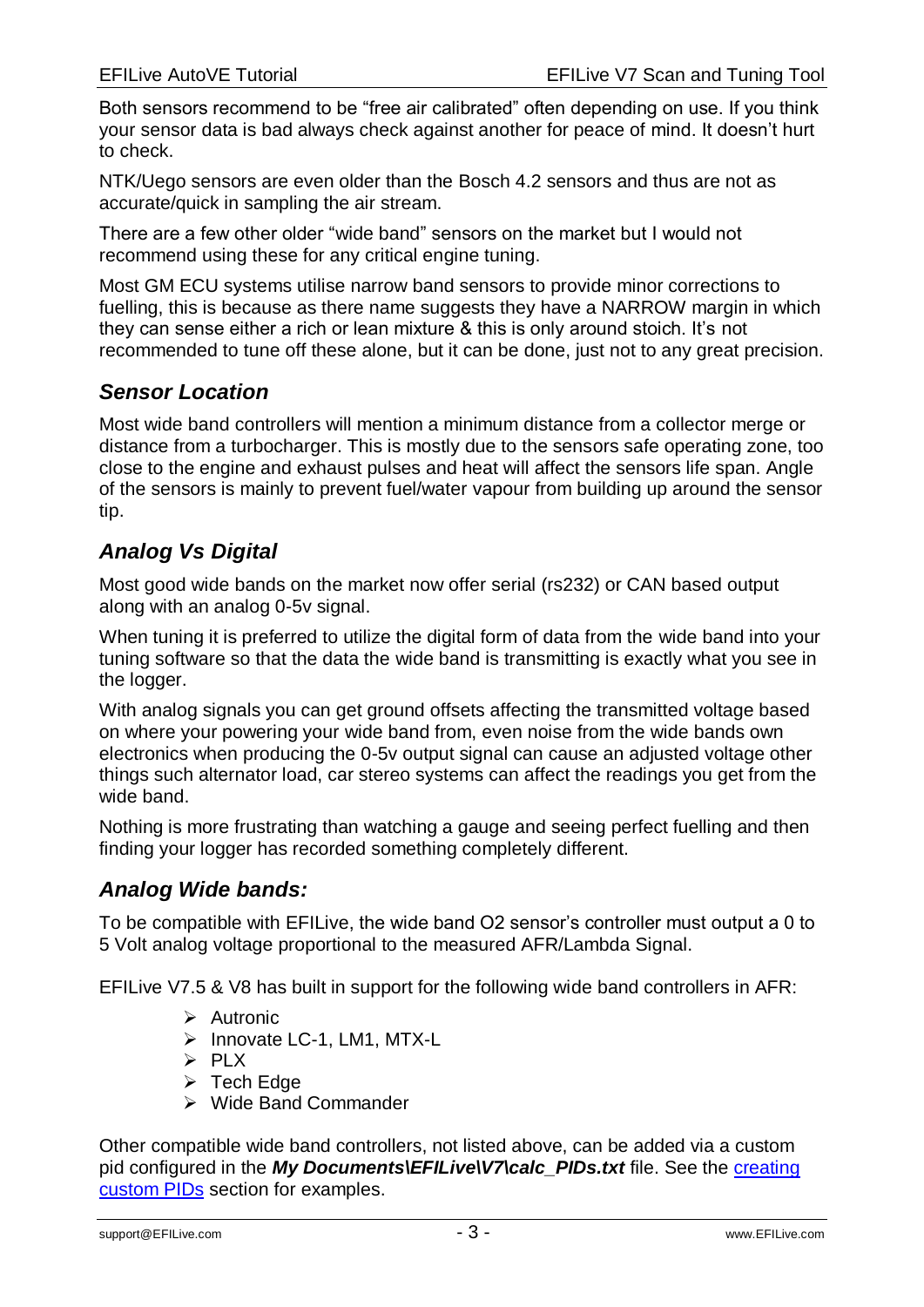It is however **recommended** to use a wide band with serial data output due to the previous issues mentioned.

#### <span id="page-5-0"></span>*Digital (Serial output) Wide bands:*

EFILive V7.5 & V8 has built in support for the following wide band controller serial protocols:

- $\triangleright$  ALM Ecotrons
- $\triangleright$  Innovate LC-1, LM1, LM2, MTX-L
- $\triangleright$  PLX
- $\triangleright$  Tech Edge 1.5 & 2.0
- $\triangleright$  AEM
- FJO Gen1-3
- $\triangleright$  JAW
- $\triangleright$  ECM

Generally what you see on your gauge display screen will be identical to what you will see logged via the External W02-Serial PIDs. Any difference between the two will be purely a millisecond response rate/delay.

#### **Not all wide bands are created equal & data speeds do vary between controllers**.

FlashScan V2 needs to be configured to understand the relevant data protocol from your wide band. Configuration can be managed by;

**V8 Scan and Tune:** With FlashScan V2 connected to your PC, open V8 Scan and Tune.Navigate to [F6: Devices] -> [F8: Serial I/O] and select wide band options. Use the **Program** button to update the configuration on your FlashScan V2 device.

**FlashScan V2: On the FlashScan V2 device, navigate to** [F4 Options] -> [F1 Setup] -> [F1: Edit Settings]. Using the arrow keys navigate to:

| <b>Option</b>        | <b>Description</b>                                                |
|----------------------|-------------------------------------------------------------------|
| WO <sub>2</sub> Type | Select the type of Wide Band device connected to serial port*.    |
| WO <sub>2</sub> Fmt  | Set the Wide Band controller configuration. Bank 1, Bank 2, Both. |
| <b>WO2 Data</b>      | Set the Wide Band data display format.                            |
| <b>WO2-1 ID</b>      | Configure the ID's for multiple ECM AFR wide band controllers.    |
| <b>WO2-2 ID</b>      | Configure the ID's for multiple ECM AFR wide band controllers.    |

## <span id="page-5-1"></span>**Lambda vs AFR – What does it all mean?**

Since pump gas is the most common fuel available, most wide band meters are calibrated for the stoichiometric ratio of (14.7:1). The important part to understand is that the wide band meter doesn't know (or care) what fuel it is reading. All it is looking at is the oxygen content in the exhaust. The wide band meter basically works natively in lambda and in order to display AFR, it must be told what air fuel ratio equates to lambda 1.00 so it can display the right number.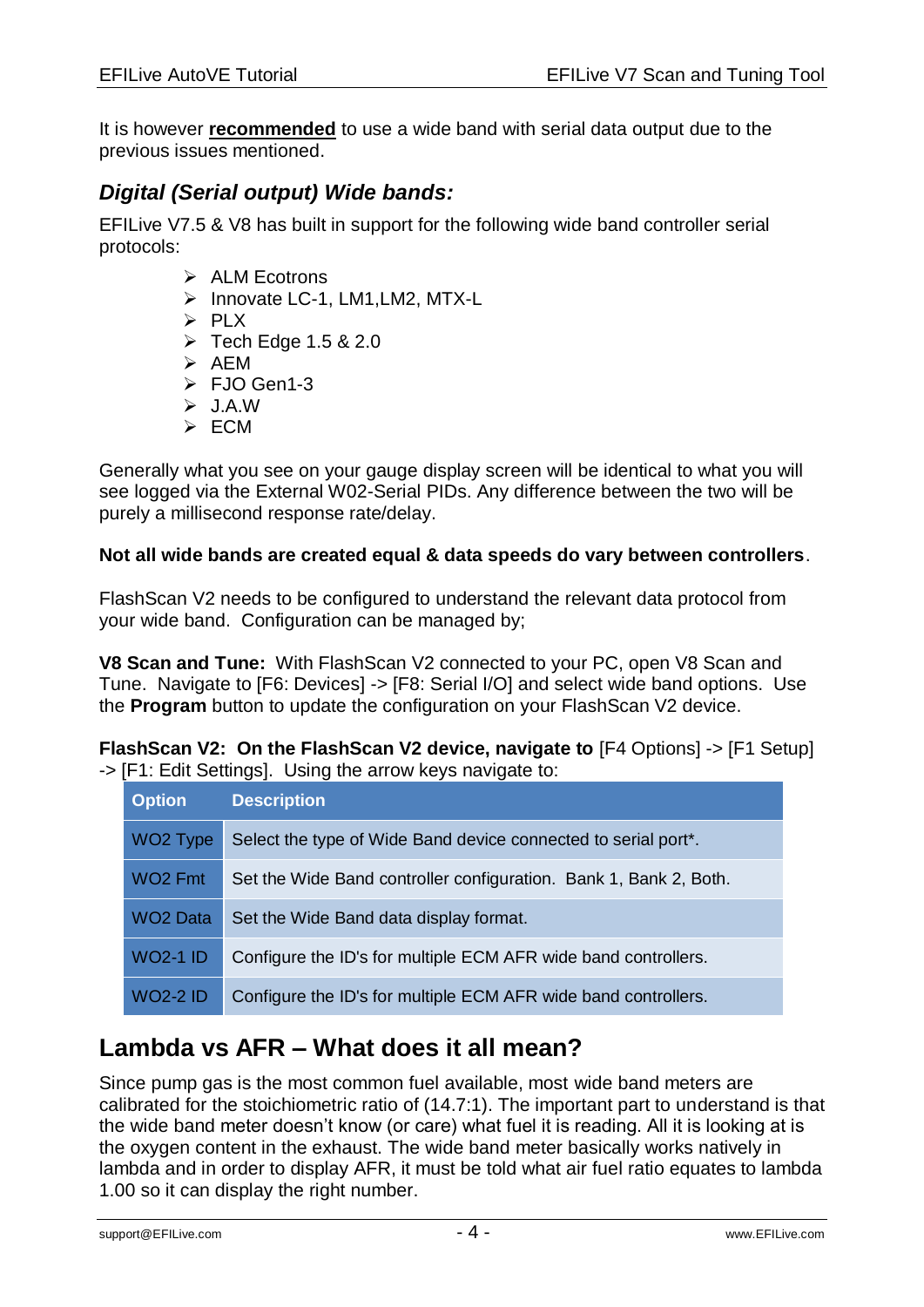So let's assume that the wide band meter is set for a stoichiometric AFR of 14.7:1. This means when it is reading lambda 1.00 (regardless of fuel), it will display 14.7:1. Run it at lambda 1.00 on VP 109 and it will read 14.7:1. Run it at lambda 1.00 on E85 and it will read 14.7:1. Run it at lambda 1.00 on methanol and it will read…. Drum roll please… 14.7:1.

Now assume we want to run at 0.85 lambda somewhere in the map. Our wide band is still configured with a stoichiometric AFR of 14.7:1. 0.85 x 14.7 is 12.495:1. This means that regardless of the fuel type, the wide band will read 12.495 if we are running 0.85 lambda.

If however we adjust the stoichiometric setting in the wide band for the fuel we are running, everything changes. Let's say we change to E85 and we set the wide band to a stoich ratio of 9.85:1. Now when the lambda is 1.00, the wide band will read 9.8:1. If we specify 0.85 lambda in the tune for 100kpa @ 3000rpm, we would hope to see the wide band read  $0.85 \times 9.8 = 8.33:1$ .

In Short, As long as your wide band is setup for petrol/gas  $@$  14.7 then setup the car's ecu stoich ratio to match the same figure or vice versa otherwise you could end up with a very large inconsistency with your BEN. Explained further below.

This is why it's recommended to tune & log in Lambda/EQ values because if your wide band controller has a modified AFR stoich ratio you could be adjusting your tune from incorrect data.

## <span id="page-6-0"></span>*A perfect example of getting it wrong*

This would be a LS1 controller set to a stoich ratio of 14.67:1 and a wide band set to E85 stoich of 9.8:1, say the tune is perfectly fine and is dead on accurate for the entire map, but you're seeing an idle AFR of 9.8:1 so you think it's running rich & decide to pull out fuel to get it back to a 14.67 afr figure, but as you pull more and more fuel out the engine is finding it harder & harder to run until it simply won't start.

The reason it won't run is because you have pulled out nearly 40% of the fuel, now imagine if you have a forced induction car where you need to run richer mixtures in the low 12 to mid 11's & your seeing those AFR's but your wide band is setup for a custom stoich ratio of 10.5:1… Best case scenario you notice the lack of power, worst case…Your picking up bits of your motor off the highway as you've just ran the motor at a real gas AFR of 16.25:1. That's why by tuning with lambda values it doesn't matter.

#### **Lambda 1.00 is stoichiometric, regardless which fuel you use. 14.7:1 for pump gas, 13.4:1 for VP 109, 9.8:1 for E85.**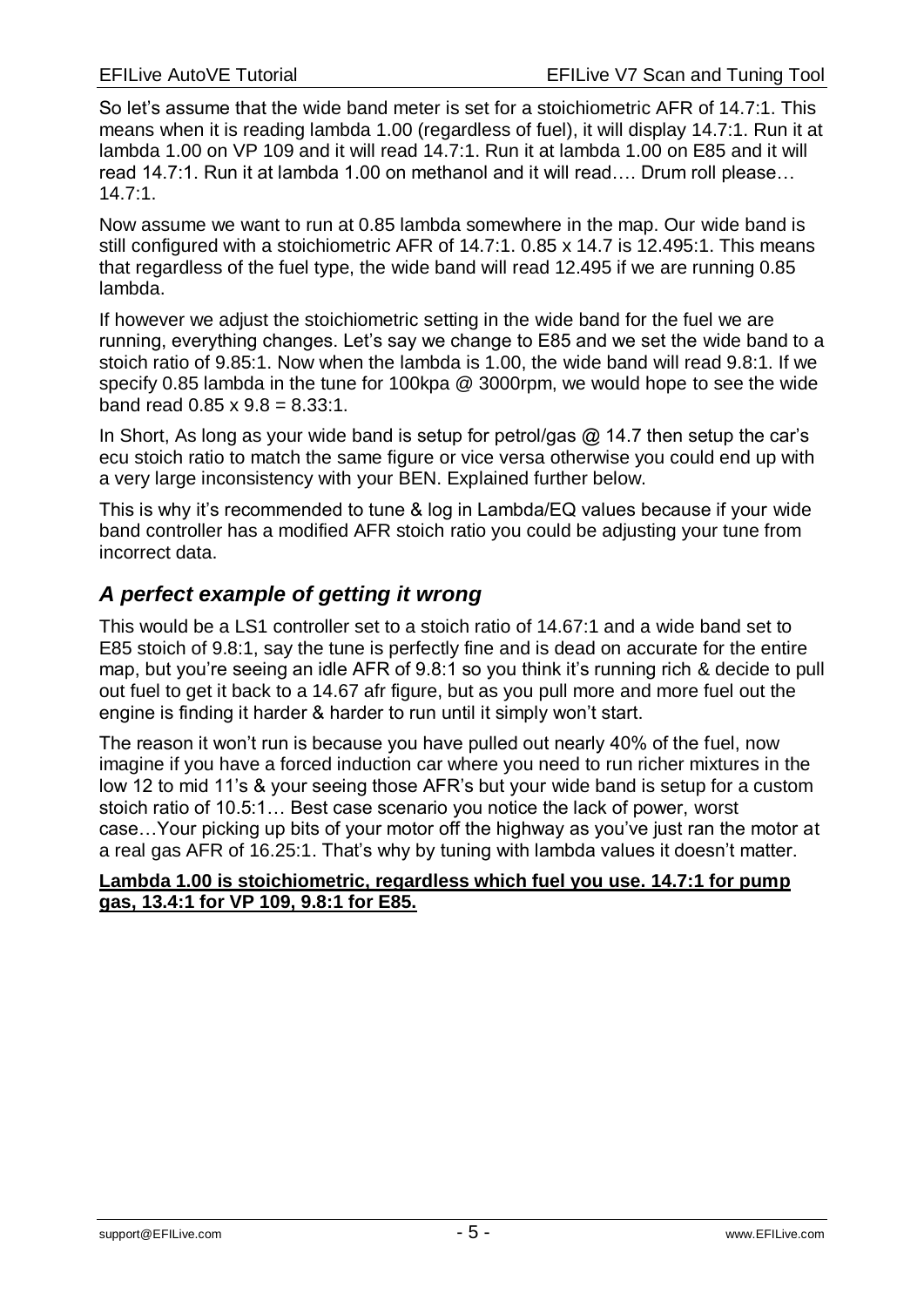Some GM ecu's will work in either AFR/Lambda or EQ, EQ moves in the opposite direction to that of Lambda, but a number of 1 is ALWAYS Stoich.

| EQ |              | <b>Gas Stoich</b> | <b>GAS AFR</b> | <b>Stoich</b> | E <sub>10</sub> AFR | <b>E85 Stoich</b> | <b>E85 AFR</b> | <b>LAMBDA</b> |
|----|--------------|-------------------|----------------|---------------|---------------------|-------------------|----------------|---------------|
|    | 0.95         | 14.63             | 15.4           | 14.12         | 14.86316            | 9.78              | 10.29474       | 1.052632      |
|    | 0.96         | 14.63             | 15.23958       | 14.12         | 14.70833            | 9.78              | 10.1875        | 1.041667      |
|    | 0.97         | 14.63             | 15.08247       | 14.12         | 14.5567             | 9.78              | 10.08247       | 1.030928      |
|    | 0.98         | 14.63             | 14.92857       | 14.12         | 14.40816            | 9.78              | 9.979592       | 1.020408      |
|    | 0.99         | 14.63             | 14.77778       | 14.12         | 14.26263            | 9.78              | 9.878788       | 1.010101      |
|    | $\mathbf{1}$ | 14.63             | 14.63          | 14.12         | 14.12               | 9.78              | 9.78           |               |
|    | 1.01         | 14.63             | 14.48515       | 14.12         | 13.9802             | 9.78              | 9.683168       | 0.990099      |
|    | 1.02         | 14.63             | 14.34314       | 14.12         | 13.84314            | 9.78              | 9.588235       | 0.980392      |
|    | 1.03         | 14.63             | 14.20388       | 14.12         | 13.70874            | 9.78              | 9.495146       | 0.970874      |
|    | 1.04         | 14.63             | 14.06731       | 14.12         | 13.57692            | 9.78              | 9.403846       | 0.961538      |
|    | 1.05         | 14.63             | 13.93333       | 14.12         | 13.44762            | 9.78              | 9.314286       | 0.952381      |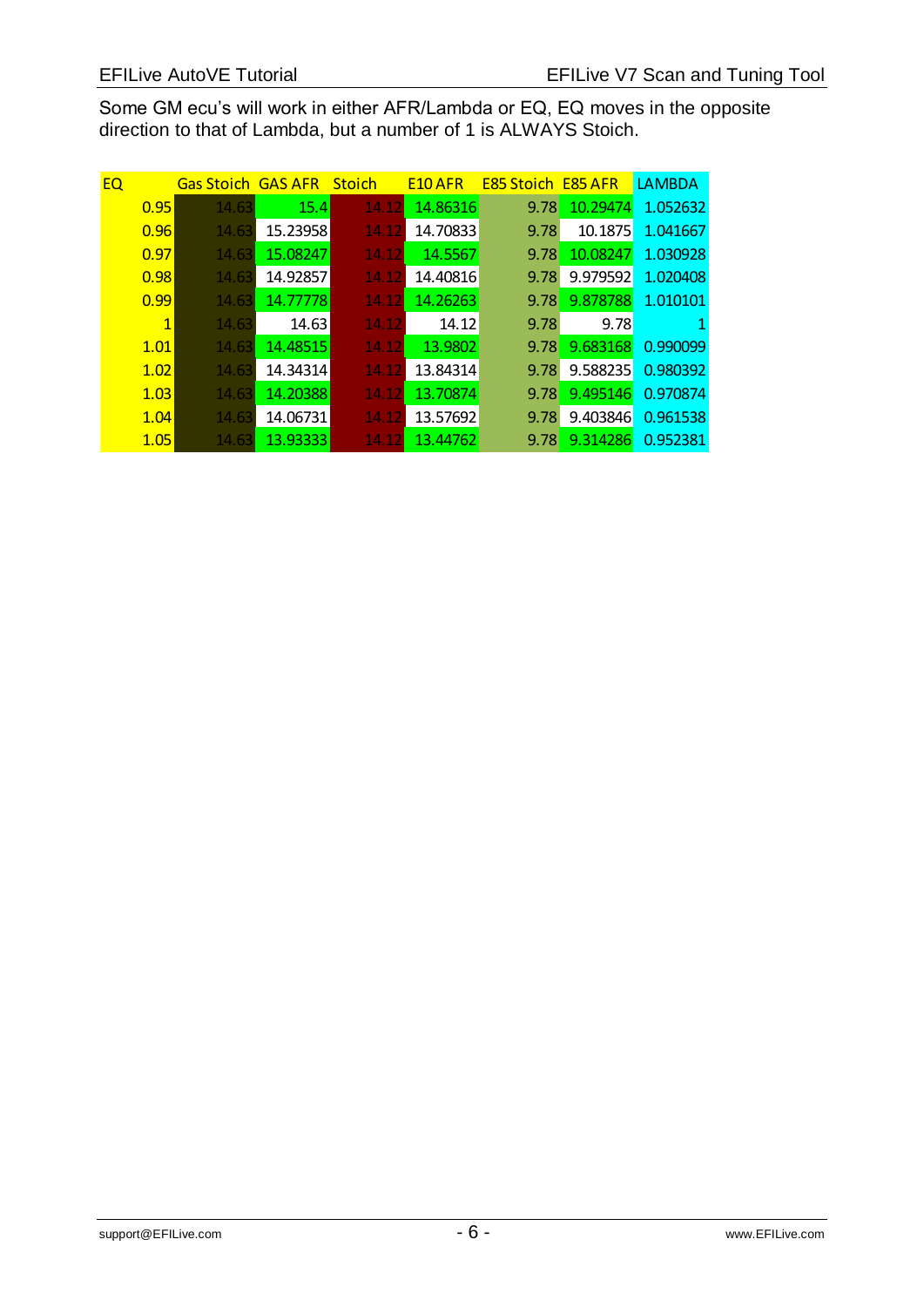# <span id="page-8-0"></span>**EFILive Scan Setup**

## <span id="page-8-1"></span>*Select PIDs for AutoVE in AFR*

- 1. Start the EFILive Scan Tool Software.
- 2. Press F8 or click the [PIDs (F8)] tab page.
- 3. Clear the PID selection by clicking on the "Clear existing PID selection" button  $\Box$ 雇 團 匾
- 4. Select the following PIDs for SD (Speed Density) tuning: To help locate the PIDs more easily, select the *system* from the drop down list, and then select the PID.

| <b>System</b> | <b>Parameter</b> | <b>Name</b>                             |  |  |
|---------------|------------------|-----------------------------------------|--|--|
| Air           | SAE MAP          | Intake Manifold Absolute Pressure       |  |  |
| Conditions    | SAE RPM          | Engine RPM                              |  |  |
|               | SAE.VSS          | Vehicle Speed Sensor                    |  |  |
| External      | $EXT$ ADn        | External Analog Voltage n               |  |  |
| Fuel          | GM.AFR           | Commanded Air Fuel Ratio                |  |  |
| Spark         | GM.KR            | Retard Due to Knock                     |  |  |
|               | SAE.SPARKADV     | Ignition Timing Advance for #1 Cylinder |  |  |
| Temperature   | SAE.ECT          | <b>Engine Coolant Temperature</b>       |  |  |
|               | SAE.IAT          | Intake Air Temperature                  |  |  |
| Tune          | DYNCYLAIR_DMA    | Air Flow Grams/Cyl - Speed Density      |  |  |
| Throttle      | SAE.TP           | Absolute Throttle Position              |  |  |
| WO2-Analog    | CALC.AFR XXXn    | Wide Band AFR n - XXX                   |  |  |
|               | CALC.BEN XXXn    | Base Efficiency Numerator n - XXX       |  |  |

*n* is either 1 or 2 depending on which FlashScan analog input the wide band O2 sensor is connected. *XXX* is chosen so that it matches your wide band O2 controller.

5. Save the PID file as *My Documents\EFILive\V7.5\AutoVE-afr.pid* by clicking on the "Save PID selection file with a new name" button.



The final PID selection should look like this:

| PIDs (F8)<br>图 OBD II (F7)                                                  |          |                 |                |                          |                      |                |               |  |
|-----------------------------------------------------------------------------|----------|-----------------|----------------|--------------------------|----------------------|----------------|---------------|--|
| PID file: AutoVE.pid<br>Q.<br>山                                             |          |                 |                |                          |                      |                |               |  |
| □ Supported<br>System: (All)<br>v                                           |          |                 |                |                          |                      |                |               |  |
| Description                                                                 |          | Caption         | Units          | Default                  | System               | $\mathbb{C}^+$ | Parameter     |  |
| Absolute Throttle Position                                                  | TP       | %               |                | Throttle                 | 1.                   | SAE.TP         |               |  |
| Base Efficiency Numerator 1 - LC-1                                          | BEN LC11 | factor          |                | O2-Wide                  | 0.                   | CALC.BEN LC11  |               |  |
| Commanded Air Fuel Ratio                                                    |          | AFR.            | :1             | $\overline{\phantom{0}}$ | Fuel                 | $\mathcal{P}$  | GM.AFR        |  |
| Engine Coolant Temperature                                                  |          | ECT.            | °C.°F          | Metric                   | Temperature          |                | SAE.ECT       |  |
| <b>B</b> Engine RPM                                                         |          | <b>RPM</b>      | <b>RPM</b>     |                          | <b>Conditions</b>    | 2.             | SAE.RPM       |  |
| External Analog Voltage 1                                                   |          | AD1             | ٧              |                          | External             | 0              | EXT.AD1       |  |
| Ignition Timing Advance for #1 Cylinder                                     |          | <b>SPARKADV</b> | <b>Degrees</b> | $\overline{a}$           | <b>Spark</b>         |                | SAE.SPARKADV  |  |
| <b>Wintake Air Temperature</b>                                              |          | <b>IAT</b>      | °C.°F          | Metric                   | Temperature          | $\mathbf{1}$   | SAE.IAT       |  |
| Intake Manifold Absolute Pressure                                           |          | <b>MAP</b>      | kPa,inHq       | Metric                   | Air                  |                | SAE, MAP      |  |
| Retard Due to Knock                                                         |          | KR.             | Degrees        |                          | Spark                |                | GM.KR         |  |
| Wehicle Speed Sensor                                                        |          | VSS <sub></sub> | KMH, MPH       | Metric                   | <b>Conditions</b>    |                | SAE.VSS       |  |
| Wide Band AFR 1 - LC-1                                                      |          | AFR LC11        | AFR.V          |                          | O <sub>2</sub> -Wide | 0.             | CALC.AFR LC11 |  |
| Total PIDs: 295<br>Selected PIDs: 12<br>Selected Channels: 11 of 96 maximum |          |                 |                |                          |                      |                |               |  |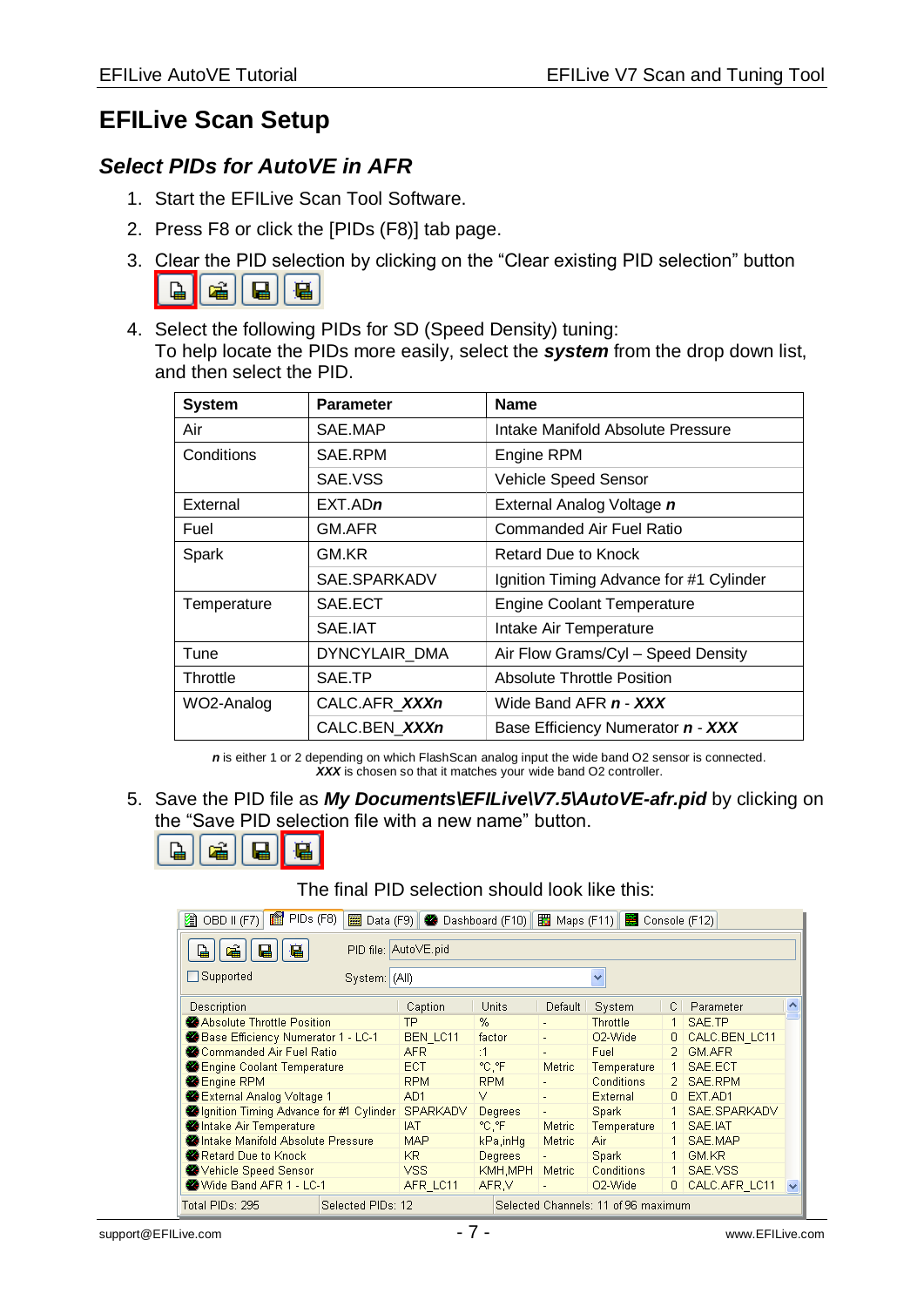The above PIDs are the *minimum* for SD tuning. You may add additional PIDs if required. Do not exceed 24 selected channels.

#### <span id="page-9-0"></span>*Select PIDs for AutoVE in EQ/Lambda*

As we want to deal with EQ & Lambda values, you will be required to create some custom PIDs before the following steps. Skip to [Creating Custom PIDs](#page-23-0) if you have not done so already.

- 1. Start the EFILive Scan Tool Software.
- 2. Press F8 or click the [PIDs (F8)] tab page.
- 3. Clear the PID selection by clicking on the "Clear existing PID selection" button **D** é.
- 4. Select the following PIDs for SD (Speed Density) tuning: To help locate the PIDs more easily, select the *system* from the drop down list, and then select the PID.

| <b>System</b> | <b>Parameter</b>        | <b>Name</b>                             |  |  |  |
|---------------|-------------------------|-----------------------------------------|--|--|--|
| Air           | SAE.MAP                 | Intake Manifold Absolute Pressure       |  |  |  |
| Conditions    | SAE.RPM                 | Engine RPM                              |  |  |  |
|               | SAE.VSS                 | Vehicle Speed Sensor                    |  |  |  |
| External      | $EXT$ .ADn              | External Analog Voltage n               |  |  |  |
| Fuel          | <b>EQIVRATIO</b>        | Equivalence Ratio (Instead of GM.AFR)   |  |  |  |
| Spark         | GM.KR                   | Retard Due to Knock                     |  |  |  |
|               | SAE.SPARKADV            | Ignition Timing Advance for #1 Cylinder |  |  |  |
| Temperature   | SAE.ECT                 | <b>Engine Coolant Temperature</b>       |  |  |  |
|               | SAE.IAT                 | Intake Air Temperature                  |  |  |  |
| Throttle      | SAE.TP                  | Absolute Throttle Position              |  |  |  |
| Tune          | DYNCYLAIR DMA           | Air Flow Grams/Cyl - Speed Density      |  |  |  |
| O2-Analog     | CALC.AFR_XXXn           | Wide Band AFR $n - XXX$                 |  |  |  |
| W02-Ben       | CALC.LAMBDA XXXn        | Wide Band Lambda from <b>n - XXX</b>    |  |  |  |
| W02-Ben       | CALC.LAMBDA-<br>W02BENA | <b>BEN</b> from Analog Lambda           |  |  |  |
| W02-Ben       | CALC.LAMBDA             | Wide Band Lambda from Analog AFR        |  |  |  |

*n* is either 1 or 2 depending on which FlashScan analog input the wide band O2 sensor is connected. *XXX* is chosen so that it matches your wide band O2 controller.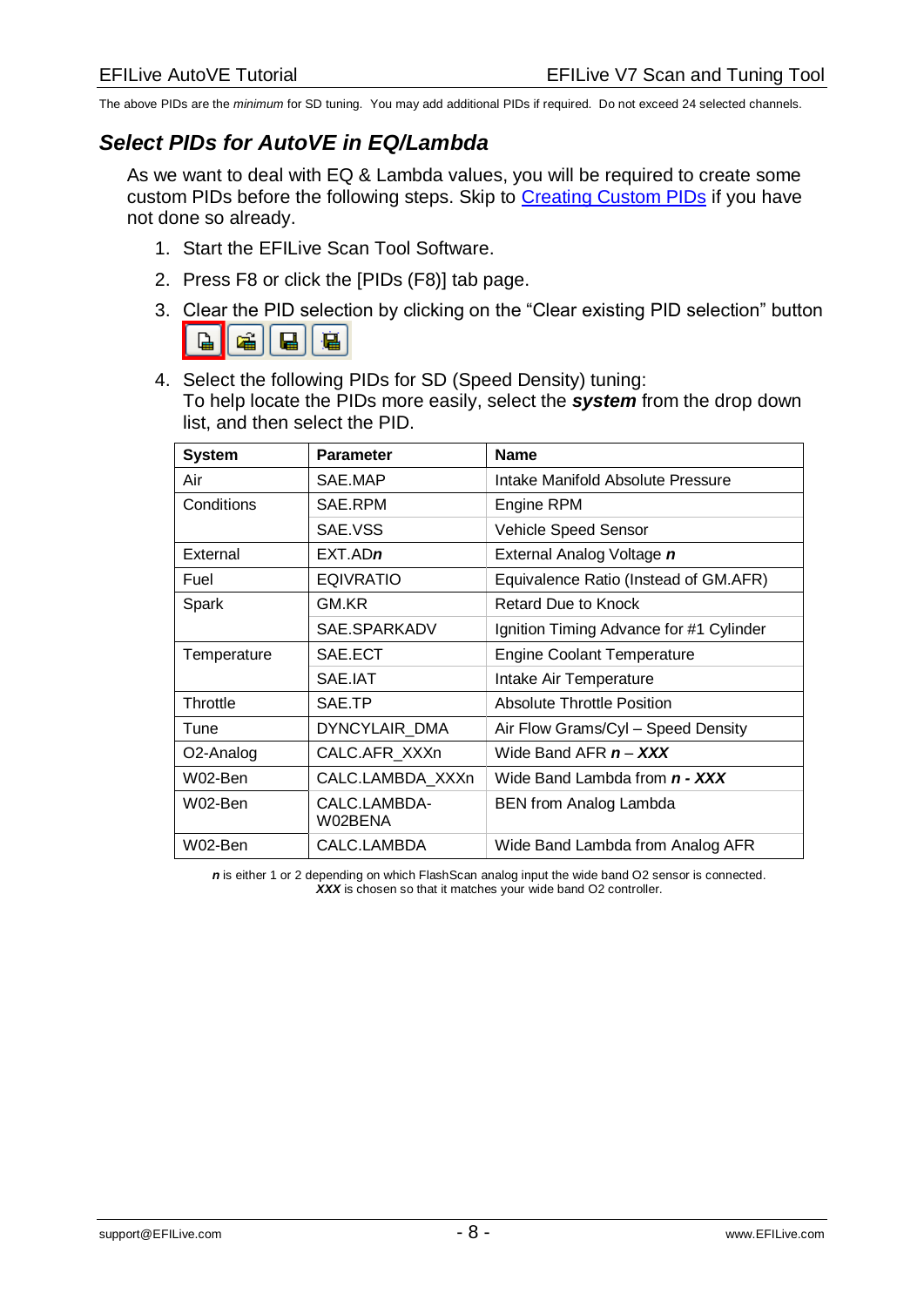## <span id="page-10-0"></span>*Select PIDs for AutoVE via Serial*

- 1. Start the EFILive Scan Tool Software.
- 2. Press F8 or click the [PIDs (F8)] tab page.
- 3. Clear the PID selection by clicking on the "Clear existing PID selection" button



4. Select the following PIDs for SD (Speed Density) tuning: To help locate the PIDs more easily, select the *system* from the drop down list, and then select the PID.

| <b>System</b> | <b>Parameter</b>                                          | <b>Name</b>                                         |  |  |  |
|---------------|-----------------------------------------------------------|-----------------------------------------------------|--|--|--|
| Air           | SAE.MAP                                                   | Intake Manifold Absolute Pressure                   |  |  |  |
| Conditions    | SAE RPM                                                   | <b>Engine RPM</b>                                   |  |  |  |
|               | SAE.VSS                                                   | Vehicle Speed Sensor                                |  |  |  |
| Fuel          | <b>EQIVRATIO</b><br>Equivalence Ratio (Instead of GM.AFR) |                                                     |  |  |  |
| Spark         | GM.KR                                                     | Retard Due to Knock                                 |  |  |  |
|               | SAE.SPARKADV<br>Ignition Timing Advance for #1 Cylinder   |                                                     |  |  |  |
| Temperature   | SAE.ECT                                                   | <b>Engine Coolant Temperature</b>                   |  |  |  |
|               | SAE.IAT                                                   | Intake Air Temperature                              |  |  |  |
| Throttle      | SAE.TP                                                    | Absolute Throttle Position                          |  |  |  |
| Tune          | DYNCYLAIR DMA                                             | Air Flow Grams/Cyl - Speed Density                  |  |  |  |
| W02-Serial    | CALC.EQBEN LS1                                            | Base Efficiency Numerator - External<br>W02LAM1 LS1 |  |  |  |
|               | W02LAM                                                    | External Wide band Lambda                           |  |  |  |

Save the PID file as *My Documents\EFILive\V7.5\PIDs\AutoVE-serial.pid* by clicking on the "Save PID selection file with a new name" button.



The final PID selection should look like this:

| Supported                                        | System: [All]  |                  | $\checkmark$ |                          |                   |            |                         |
|--------------------------------------------------|----------------|------------------|--------------|--------------------------|-------------------|------------|-------------------------|
| Description                                      | Caption        |                  | Units        | Default                  | System            | Channels I | Parameter               |
| Absolute Throttle Position                       | <b>TP</b>      |                  | $\%$         | $\sim$                   | Throttle          |            | SAE.TP                  |
| Air Flow Grams/Cyl - Speed Density               |                | DYNCYLAIR DMA    | Grams/cvl    |                          | Tune              | 2.         | <b>GM.DYNCYLAIR DMA</b> |
| Base Efficiency Numerator - External W02LAM1 LS1 |                | <b>EGBEN LS1</b> | factor       | $\sim$                   | W02-Ben           |            | 0 CALC.EQBEN LS1        |
| Engine Coolant Temperature                       | ECT            |                  | °C.°F        | Metric                   | Temperature       |            | SAE ECT                 |
| Engine RPM                                       | <b>RPM</b>     |                  | <b>RPM</b>   | $\blacksquare$           | <b>Conditions</b> |            | 2   SAE.RPM             |
| Equivalence Ratio                                |                | EQIVRATIO        | :1           | $\blacksquare$           | Fuel              |            | GM.EOIVRATIO            |
| External Wide Band Lambda                        |                | W02LAM1          | Lambda       | $\blacksquare$           | W02-Serial        | n.         | EXT.W02LAM1             |
| Ignition Timing Advance for #1 Cylinder          |                | SPARKADV         | Degrees      | $\overline{\phantom{a}}$ | <b>Spark</b>      |            | SAE.SPARKADV            |
| Intake Air Temperature                           | <b>IAT</b>     |                  | °C.°F        | <b>Metric</b>            | Temperature       |            | SAE.IAT                 |
| Intake Manifold Absolute Pressure                | MAP.           |                  | kPa,PSI      | <b>Metric</b>            | Air               |            | SAE.MAP                 |
| Retard Due to Knock                              | K <sub>R</sub> |                  | Degrees      | $\blacksquare$           | <b>Spark</b>      |            | GM.KR                   |
| Vehicle Speed Sensor                             | <b>VSS</b>     |                  | KMH MPH      | <b>Metric</b>            | <b>Conditions</b> |            | SAE.VSS                 |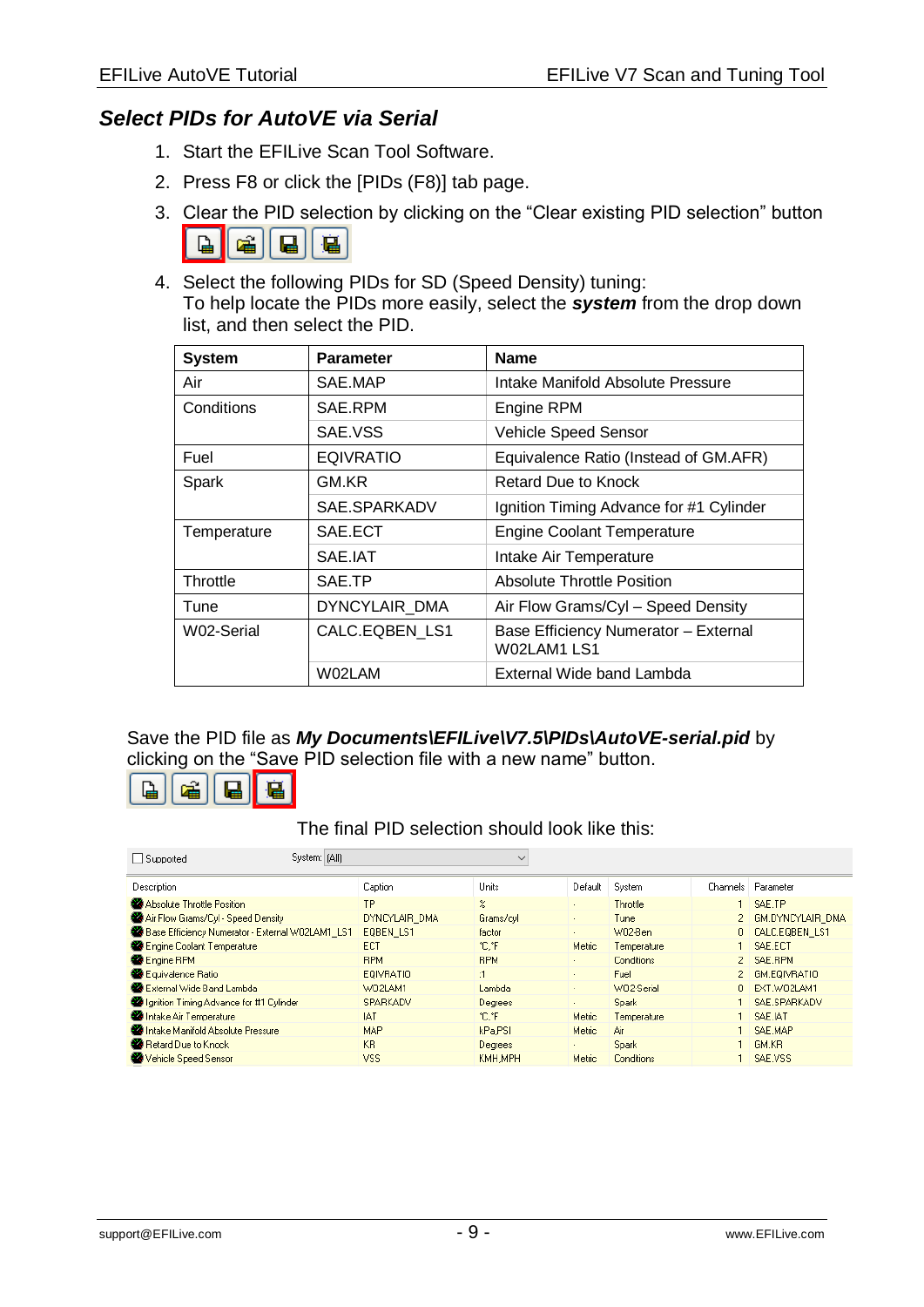## <span id="page-11-0"></span>**Create AutoVE MAP**

#### <span id="page-11-1"></span>**For all operating systems**

EFILIVE have included preconfigured maps for many years to do auto-ve but the following instructions are included so that you can always create your own.

(See next page for additional steps for 1997 - 2000 operating systems)

- 1. Start the EFILive Scan Tool Software (if it is not already started).
- 2. Press F11 or click the [MAPs (F11)] tab page.
- 3. Select MAP [A] or the first available MAP (from A to J).
- 4. Press Ctrl+Enter to open the MAP property editor window.
- 5. Select the [Data] tab page and check the selected check box.
- 6. Select "Base Efficiency Numerator *n XXX*" from the Parameter drop down list box, where *n* is the analog connection (1 or 2) and *XXX* is the wide band controller.
- 7. Select the [Column] tab page and check the selected check box.
- 8. Select "Intake Manifold Absolute Pressure (kPa)" from the Parameter drop down list box.
- 9. Start the EFILive Tuning Tool Software (If it is not already started)
- 10.Open calibration {B0101} "Main VE Table".

Select all cells by clicking in the extreme top-left, grey cell. Right click on any cell and select *Copy with labels (Shift+Ctrl+C)*

- 11.Return to the EFILive Scan Tool and press the *"Paste Labels*" button. The following labels should appear in the Col labels text field: **,15,20,25,30,35,40,45,50,55,60,65,70,75,80,85,90,95,100,105** Note the leading comma – it must be included.
- 12.Select the [Row] tab page and check the selected check box.
- 13.Select "Engine RPM (RPM)" from the Parameter drop down list box.
- 14.Press the *"Paste Labels*" button. The following labels should appear in the Row labels text field: **,400,800,1200,1600,2000,2400,2800,3200,3600,4000,4400,4800,5200,5600,60 00,6400,6800,7200,7600,8000** Note the leading comma – it must be included.
- 15.Click the Save as button and save the map as: *My Documents\EFILive\V7\Maps\AutoVEPrimary.map*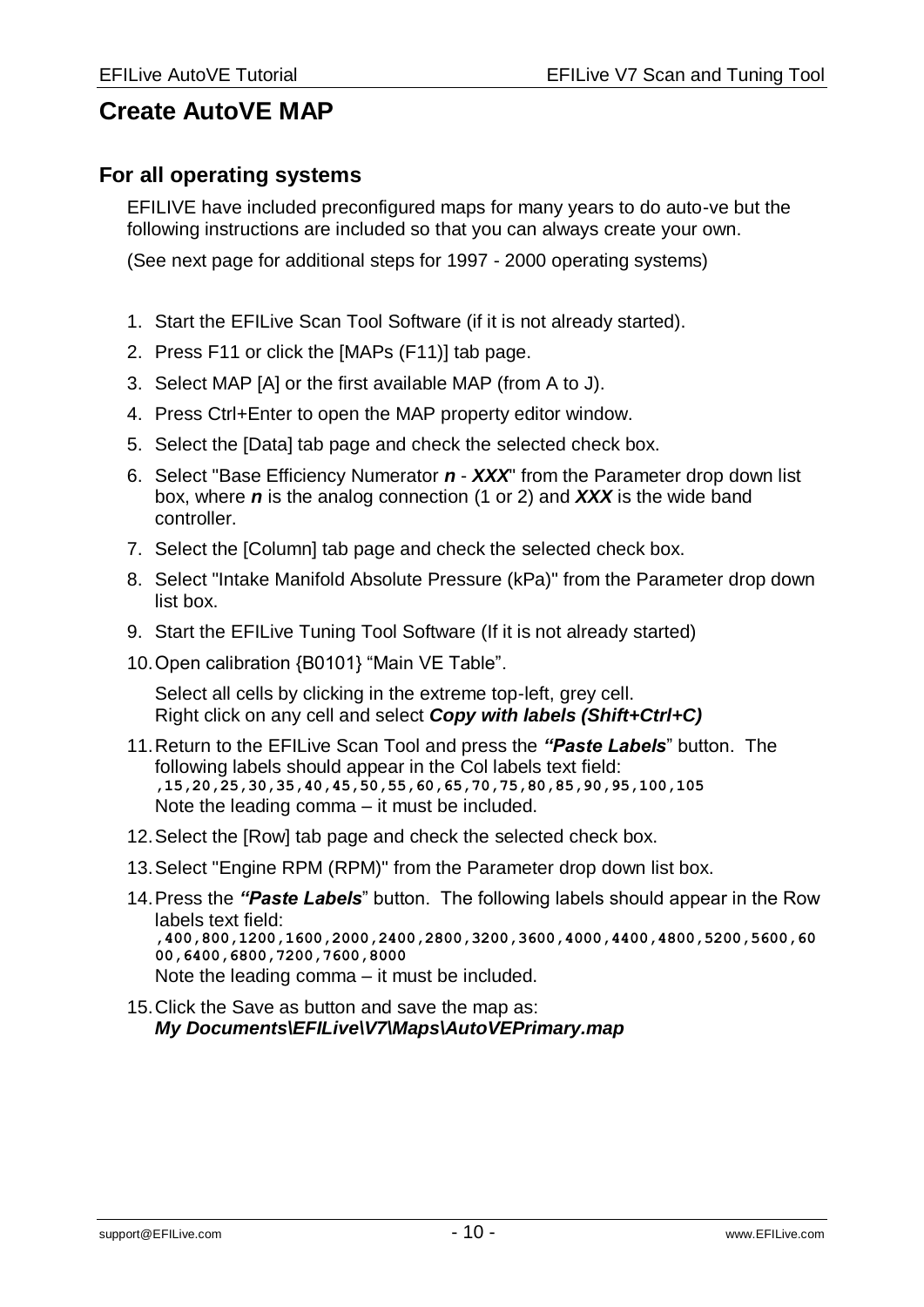|     | 2 OBD II (F7)   ■ PIDs (F8)   ■ Data (F9)   ● Dashboard (F10)   ■ Maps (F11)   ■ Console (F12) |                 |    |    |                 |    |    |    |    |    |    |    |    |    |    |    |    |    |     |     |   |
|-----|------------------------------------------------------------------------------------------------|-----------------|----|----|-----------------|----|----|----|----|----|----|----|----|----|----|----|----|----|-----|-----|---|
|     |                                                                                                |                 |    |    |                 |    |    |    |    |    |    |    |    |    |    |    |    |    |     |     |   |
|     | BEN_LC11 factor (Average)                                                                      |                 |    |    |                 |    |    |    |    |    |    |    |    |    |    |    |    |    |     |     |   |
|     | MAP kPa                                                                                        |                 |    |    |                 |    |    |    |    |    |    |    |    |    |    |    |    |    |     |     |   |
|     |                                                                                                | 15 <sup>1</sup> | 20 | 25 | 30 <sub>1</sub> | 35 | 40 | 45 | 50 | 55 | 60 | 65 | 70 | 75 | 80 | 85 | 90 | 95 | 100 | 105 | ٨ |
|     | 400                                                                                            |                 |    |    |                 |    |    |    |    |    |    |    |    |    |    |    |    |    |     |     |   |
|     | 800                                                                                            |                 |    |    |                 |    |    |    |    |    |    |    |    |    |    |    |    |    |     |     |   |
|     | 1200                                                                                           |                 |    |    |                 |    |    |    |    |    |    |    |    |    |    |    |    |    |     |     |   |
|     | 1600                                                                                           |                 |    |    |                 |    |    |    |    |    |    |    |    |    |    |    |    |    |     |     |   |
|     | 2000                                                                                           |                 |    |    |                 |    |    |    |    |    |    |    |    |    |    |    |    |    |     |     |   |
| RPM | 2400                                                                                           |                 |    |    |                 |    |    |    |    |    |    |    |    |    |    |    |    |    |     |     |   |
|     | 2800                                                                                           |                 |    |    |                 |    |    |    |    |    |    |    |    |    |    |    |    |    |     |     |   |
|     | 3200                                                                                           |                 |    |    |                 |    |    |    |    |    |    |    |    |    |    |    |    |    |     |     |   |
|     | 3600                                                                                           |                 |    |    |                 |    |    |    |    |    |    |    |    |    |    |    |    |    |     |     |   |
|     | 4000                                                                                           |                 |    |    |                 |    |    |    |    |    |    |    |    |    |    |    |    |    |     |     |   |
|     | 4400                                                                                           |                 |    |    |                 |    |    |    |    |    |    |    |    |    |    |    |    |    |     |     |   |
|     | 4800                                                                                           |                 |    |    |                 |    |    |    |    |    |    |    |    |    |    |    |    |    |     |     | v |
|     | rooc                                                                                           |                 |    |    |                 |    |    |    |    |    |    |    |    |    |    |    |    |    |     |     |   |

Sample BEN AutoVEPrimary MAP using an LC-1 wide band.

## <span id="page-12-0"></span>**For 1997 - 2000 operating systems**

(See previous page for 2001 and later operating systems)

Repeat Steps 1 to 13 from the previous section, with the following changes:

- 1. In step 3, select Map [B] instead of Map [A].
- 2. In step 10, use calibration {B0103} "Backup VE Table":
- 3. In step 15, use the following filename: *My Documents\EFILive\V7\Maps\AutoVEBackup.map*

|     | 2 OBD II (F7)   图 PIDs (F8)   图 Data (F9)   ● Dashboard (F10)   图 Maps (F11)   图 Console (F12) |    |                 |    |    |    |    |                 |    |     |   |
|-----|------------------------------------------------------------------------------------------------|----|-----------------|----|----|----|----|-----------------|----|-----|---|
|     | <b>Q % ↓ ↑ X n + ☆ 認   で Q   A B C D E F G H I J</b>                                           |    |                 |    |    |    |    |                 |    |     |   |
|     | BEN_LC11 factor (Average)                                                                      |    |                 |    |    |    |    |                 |    |     |   |
|     | MAP kPa                                                                                        |    |                 |    |    |    |    |                 |    |     |   |
|     |                                                                                                | 20 | 30 <sub>1</sub> | 40 | 50 | 60 | 70 | 80 <sub>1</sub> | 90 | 100 |   |
|     | 400                                                                                            |    |                 |    |    |    |    |                 |    |     |   |
|     | 800                                                                                            |    |                 |    |    |    |    |                 |    |     |   |
|     | 1200                                                                                           |    |                 |    |    |    |    |                 |    |     |   |
|     | 1600                                                                                           |    |                 |    |    |    |    |                 |    |     |   |
|     | 2000                                                                                           |    |                 |    |    |    |    |                 |    |     |   |
| RPM | 2400                                                                                           |    |                 |    |    |    |    |                 |    |     |   |
|     | 2800                                                                                           |    |                 |    |    |    |    |                 |    |     |   |
|     | 3200                                                                                           |    |                 |    |    |    |    |                 |    |     |   |
|     | 3600                                                                                           |    |                 |    |    |    |    |                 |    |     |   |
|     | 4000                                                                                           |    |                 |    |    |    |    |                 |    |     |   |
|     | 4400                                                                                           |    |                 |    |    |    |    |                 |    |     |   |
|     | 4800                                                                                           |    |                 |    |    |    |    |                 |    |     | v |
|     | noon.                                                                                          |    |                 |    |    |    |    |                 |    |     |   |

Sample BEN AutoVEBackup MAP using an LC-1 wide band.

## <span id="page-12-1"></span>**Set up Open Loop, Speed Density**

1. Upload the current calibration from your PCM.

Save 3 copies of your tune:

- *i. Original Tune.tun*
- *ii. SDAutoVE.tun*
- *iii. OrgBackUp.tun*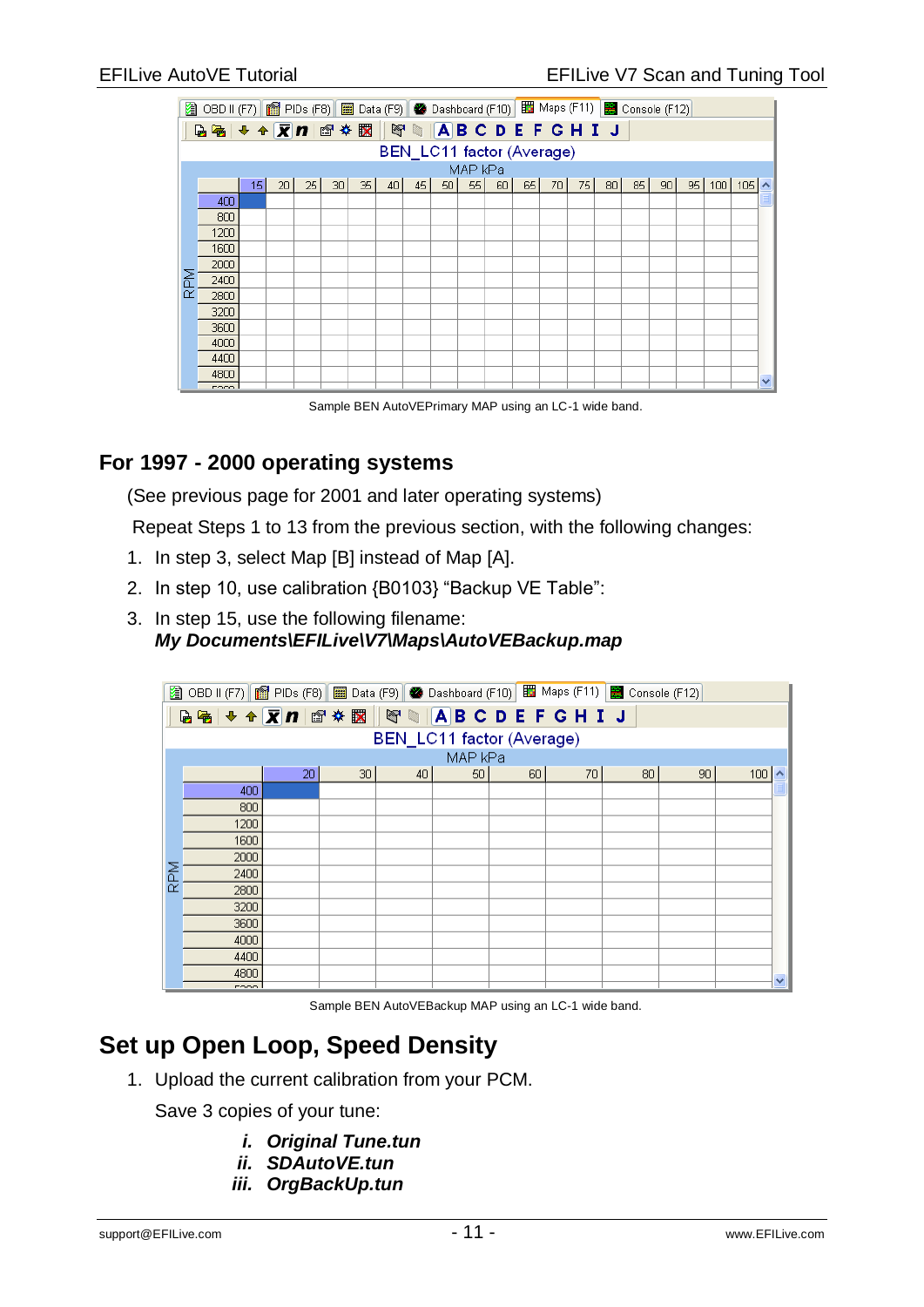#### 2. Open the *SDAutoVE.tun*

Hint, to quickly find and display any calibration, enter the calibration ID including the curly braces (i.e. {B0101}) into the Navigator and click the [Search] button.

3. Open calibration {B0101} "Main VE Table". Select all cells by clicking in the extreme top-left, grey cell. Enter 15 into the Adjust text box and click the [%] button. This will increase all cells' values by 15%.



Note: The increase of 15% is a precautionary measure to prevent extremely lean conditions that may damage your engine.

- 4. If you are tuning a 1997 2000 operating system, repeat step 3 for the {B0103} "Backup VE Table".
- 5. Open calibration {B3313} "DFCO Temp Enable" Set it to 122 °C (252° F)
- 6. Open calibration {B3618} "PE Modifier Based on RPM" Configure this table with the requested AFR/EQ or Lambda values you want to run when Power Enrichment kicks in. As an example here is a Naturally Aspirated target in Lambda, AFR & EQ.

|      | Value |      | Value |      | Value |
|------|-------|------|-------|------|-------|
| 0    | 0.96  | 0    | 14.04 | 0    | 1.04  |
| 400  | 0.96  | 400  | 14.04 | 400  | 1.04  |
| 800  | 0.96  | 800  | 14.04 | 800  | 1.04  |
| 1200 | 0.96  | 1200 | 14.04 | 1200 | 1.04  |
| 1600 | 0.96  | 1600 | 14.04 | 1600 | 1.04  |
| 2000 | 0.96  | 2000 | 13.99 | 2000 | 1.05  |
| 2400 | 0.94  | 2400 | 13.76 | 2400 | 1.06  |
| 2800 | 0.92  | 2800 | 13.46 | 2800 | 1.09  |
| 3200 | 0.88  | 3200 | 12.87 | 3200 | 1.14  |
| 3600 | 0.87  | 3600 | 12.73 | 3600 | 1.15  |
| 4000 | 0.87  | 4000 | 12.73 | 4000 | 1.15  |
| 4400 | 0.87  | 4400 | 12.73 | 4400 | 1.15  |
| 4800 | 0.87  | 4800 | 12.73 | 4800 | 1.15  |
| 5200 | 0.87  | 5200 | 12.73 | 5200 | 1.15  |
| 5600 | 0.87  | 5600 | 12.73 | 5600 | 1.15  |
| 6000 | 0.87  | 6000 | 12.73 | 6000 | 1.15  |
| 6400 | 0.87  | 6400 | 12.73 | 6400 | 1.15  |
| 6800 | 0.87  | 6800 | 12.73 | 6800 | 1.15  |
| 7200 | 0.87  | 7200 | 12.73 | 7200 | 1.15  |

**7.** It's extremely important you know what your commanded fuel value maps are displayed in especially if you are dealing with EQ vs Lambda. **If you get this wrong bad things will happen!**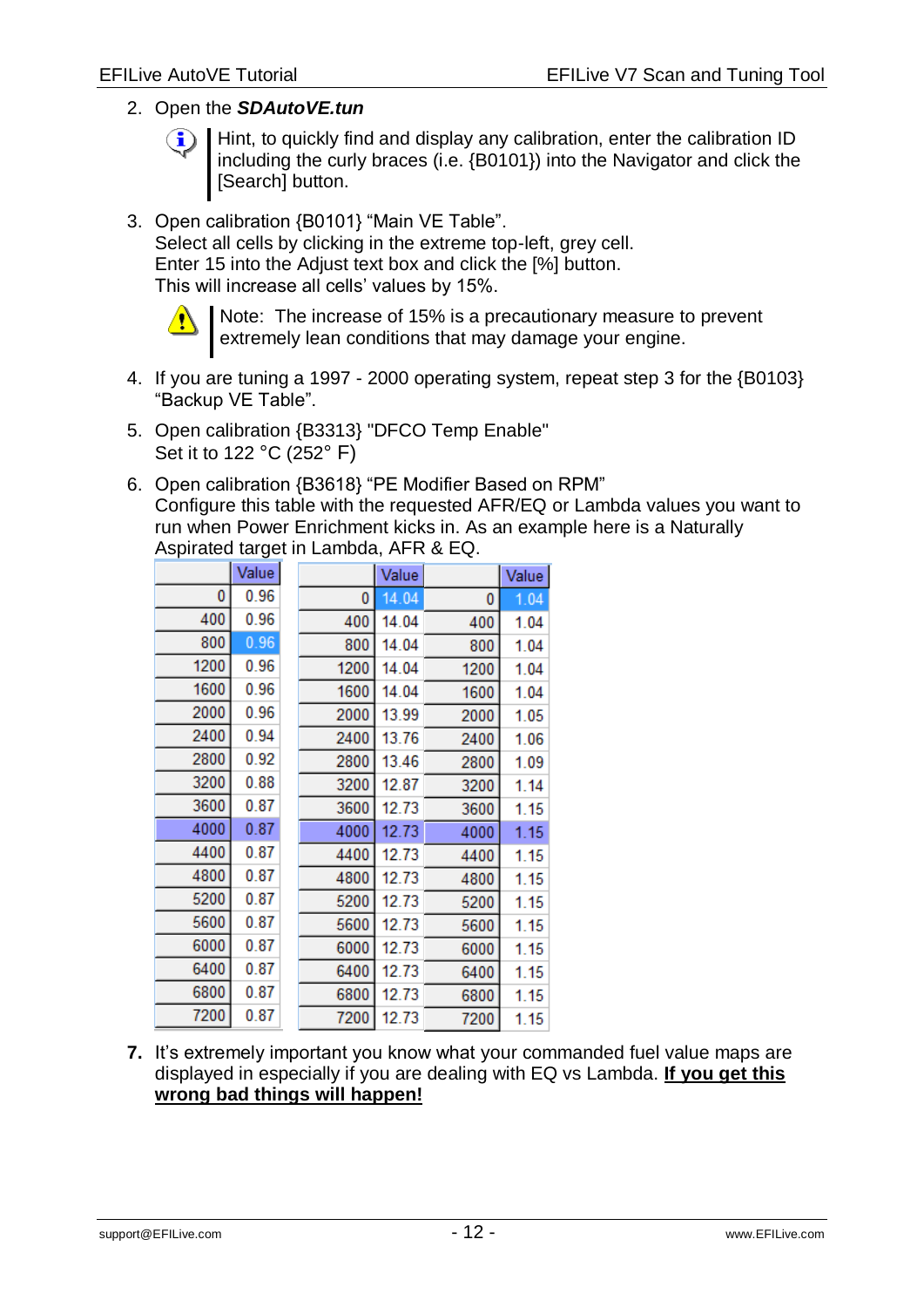8. You configure this by going to Edit  $\rightarrow$  Properties and choosing from the drop down list.

| ⊦Commanded fuel values:⊦ |  |  |  |  |  |  |  |  |
|--------------------------|--|--|--|--|--|--|--|--|
| Display in: AFR          |  |  |  |  |  |  |  |  |
| Stoich: 14.63            |  |  |  |  |  |  |  |  |

- 9. Now if you have configured your enrichment to happen via PE Mode, then you will need to set the following step tables to Either 1 for Lambda & EQ or 14.63/7 if you're working in AFR. Alternatively you can set the PE enrichment table to all 1's for all rpm's or 14.63/7 AFR etc. But you WILL need to do it 1 way or the other, the choice is yours. Bear in mind that the ECU will use whatever is the richer of the 2.
- 10.If you are going to enrichen via PE, take note of the following:

{B3613} PE MAP Threshold – This is the MAP pressure that must be met before enrichment can happen

{B3618} Minimum Throttle Position for enrichment to begin vs RPM {B3619} Engine Coolant Temp - Additional

If you don't want to use PE to dial in your Fuel map then you must configure the following tables depending on your OS.

11.If your tune contains {B3605}, open calibration {B3605} "Commanded Fuel When in Open Loop"

| MAP kPa {link: SAE.MAP} |       |      |      |       |      |      |      |      |      |          |          |            |      |      |      |      |      |       |
|-------------------------|-------|------|------|-------|------|------|------|------|------|----------|----------|------------|------|------|------|------|------|-------|
|                         |       | 20   | 25   | 30    | 35   | 40   | 45   | 50   | 55   | 60       | 65       | 70         | 75   | 80   | 85   | 90   | 95   | 100   |
|                         | $-40$ | .67  | .62  | .62   | 62   | .65  | .67  | .67  | 1.67 | .69      | 69       | .72        | 72   | 75   | 75   | 75   | 75   | .75   |
|                         | $-30$ | .48  | .48  | .50   | 52   | .54  | .56  | .56  | 1.58 | .58      | 60       | .62        | .62  | 62   | 62   | .62  | .62  | .62   |
|                         | $-20$ | 1.33 | 1.33 | 1,33  | 1.34 | 1.35 | 1.37 | 1.39 | 1.41 | 1<br>.42 | .44      | .46        | 46   | 47   | 47   | 47   | 47   | .47   |
|                         | $-10$ | 1.27 | 27   | 27    |      | 28   | .29  | 32   | .33  | 34       | 35       | .38        | 38   | 40   | -40  |      |      | 40    |
|                         | 0     | 1.21 | 1.21 | .2    | 2    | .22  | .23  | .26  | .27  | .28      | .29      | 1.32       | .33  | .34  | 34   | .34  | 34   | 1.34  |
| 등                       | 10    | 1.14 | 1 14 | $-14$ | 5    | 1.16 |      | .20  | .21  | .24      | .25      | .28        | 30   | 30   | 30   | 30   | 30   | 1.30  |
| ш                       | 20    | .06  | .07  | .07   | 1.08 | 1.10 | 1.15 | .17  | 1.19 | 1.21     | 1.23     | 1.25       | .28  | .28  | .28  | .28  | .28  | 1.28  |
| 닞                       | 30    | 1.04 | .05  | .05   | 1.07 | 1.09 | 1.12 | .15  | 1.16 | 1.18     | .20      | 1.23       | -25  | 26   | 26   | -26  | -26  | 1.26  |
| Ø                       | 40    | .08  | .08  | 1.13  | 1.14 | 1.14 | 1.14 | .14  | 1.14 | 1.14     | J.<br>15 | ! 18       | .18  | .18  | .18  | .18  | .18  | l. 18 |
| <b>Alink:</b>           | 50    | l 07 | .07  | 1.11  | 1.14 | 1.14 | 1.14 | 1.14 | 1.14 | 1.14     | 1.14     | 1.14       | -14  | -14  | 1.14 | .14  | 1.14 | 1.14  |
| ပ့                      | 60    | .05  | .06  | .07   | 1.07 | 1.08 | .08  | 1.08 | 1.08 | 1.08     | 1.09     | .11        | 12   | .13  | -13  | 1.13 | 1.13 | l.13  |
|                         | 70    | 1.03 | 04   | 05    | .05  | .06  | .06  | .06  | 1.06 | 1.08     | 1.09     | 11<br>1    | 2    | .13  | .13  | 13   | 1.13 | l.13  |
| ō<br>ш                  | 80    | .00  | OΟ   | 00    | .00  | .00  | .00  | .00  | .00  | 1.00     | 1.04     | 1.08       |      | 13   | 13   | 13   | 13   | -13   |
|                         | 90    | .00  | .00  | .00   | .00  | 1.00 | .00  | .00  | 1.00 | 1.00     | 1.04     | 1.08       | 1.12 | 1.13 | -13  | 1.13 | 1.13 | 1.13  |
|                         | 100   | .00  | 00   | 00    | .00  | 1.00 | .00  | .00  | .00  | 1.00     | 1.04     | .08<br>1.  | 12   | 13   | 13   | 13   | .13  | 1.13  |
|                         | 110   | nn   | 01   | 02    | 02   | 03   | Ū4   | 06   | 06   | 08       | 09       |            |      | 3    | З    | З    | з    | .13   |
|                         | 120   | 00   | .01  | 02    | 02   | .03  | .04  | .06  | 1.06 | 1.08     | 1.09     | 1.11       |      | 13   | .13  | .13  | 1.13 | l.13  |
|                         | 130   | .00  | .01  | .02   | .02  | .03  | .04  | .06  | 1.06 | 1.08     | 1.09     | $\cdot$ 11 | 12   | .13  | .13  | 1.13 | 1.13 | .13   |
|                         | 140   | .00  | .01  | .02   | 1.02 | 1.03 | .04  | 1.06 | 1.06 | 1.08     | 1.09     | 1.11       | 12   | .13  | 1.13 | 1.13 | 1.13 | 1.13  |

If the calibration is displayed as EQ Ratio then set the values as per the red rectangle in this table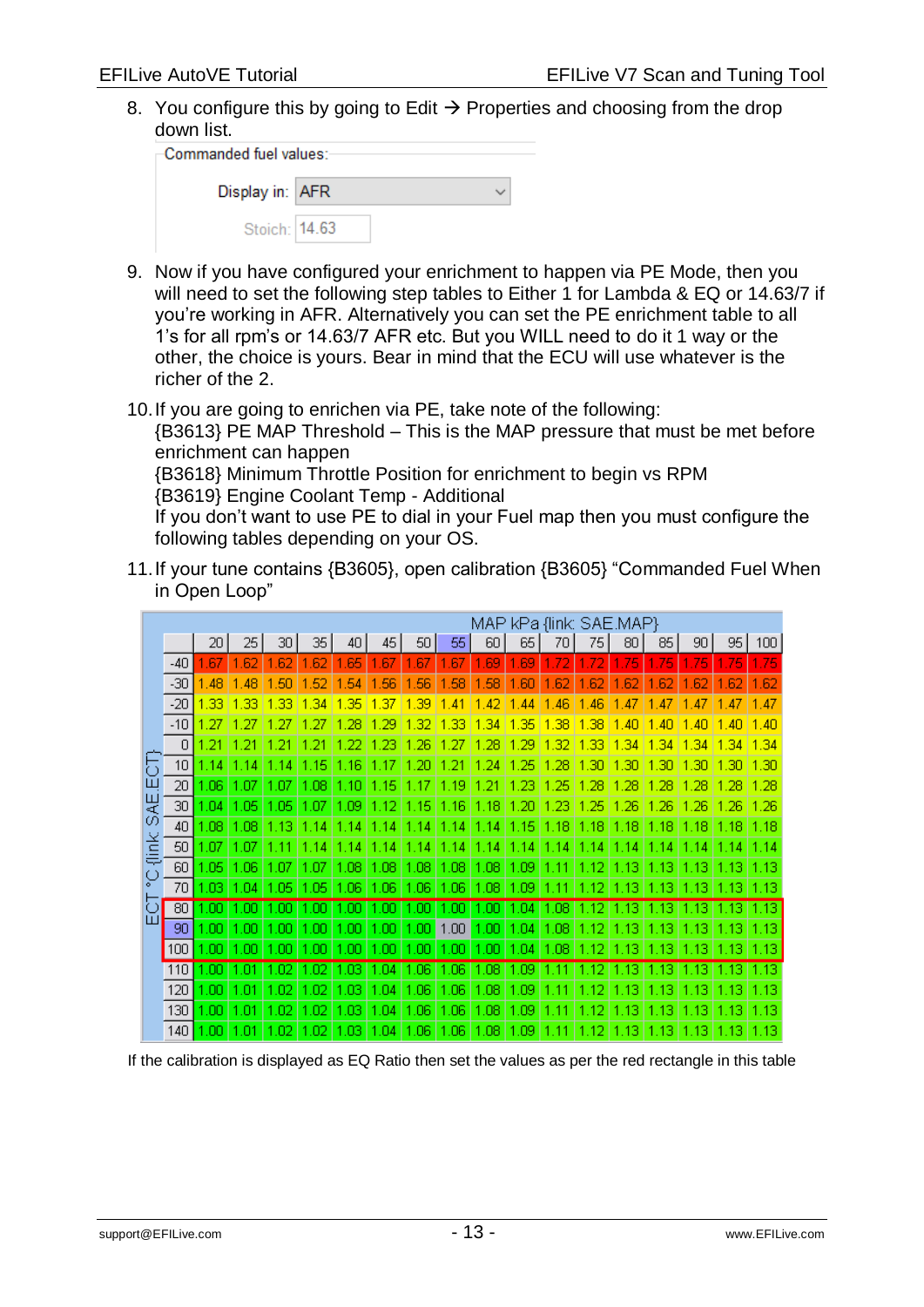| MAP kPa {link: SAE.MAP} |       |          |           |           |                    |           |          |           |          |           |       |       |           |            |           |          |       |       |
|-------------------------|-------|----------|-----------|-----------|--------------------|-----------|----------|-----------|----------|-----------|-------|-------|-----------|------------|-----------|----------|-------|-------|
|                         |       | 20       | 25        | 30        | 35                 | 40        | 45       | 50        | 55       | 60        | 65    | 70    | 75        | 80         | 85        | 90       | 95    | 100   |
|                         | $-40$ | 8.76     | 9.01      | 9.01      | 9.01               | 8.88      | 8.76     | 8.76      | 8.76     | 8.63      | 8.63  | 8.51  | 8.51      | 8.38       | 8.38      | 8.38     | 8.38  | 8.38  |
|                         | $-30$ | 9.86     | 9.86      | 9.76      | 9.65               | 9.52      | 9.39     | 9.39      | 9.29     | 9.26      | 9.16  | 9.03  | 9.03      | 9.01       | 9.01      | 9.01     | 9.01  | 9.01  |
|                         | $-20$ | 11.01    | - N1      | -97       | 10.93              | 10.80     | 10.67    | 10.50     | 10.37    | 10.28     | 10.16 | 10.03 | 10.03     | 9.95       | 9.95      | 9.95     | 9.95  | 9.95  |
|                         | $-10$ | 11.52    | 52        | 52        | .52                | -46       | 34       |           | .98      | IO 93     | 10.81 | 10.63 | 10.57     | 10.        | 10.45     |          | 10.45 | 10.45 |
|                         | n     | 12.05    | 12<br>Ω5  |           | 05                 |           | .90      |           | 5        |           |       |       | 9.        |            |           | 89       | 1N 89 | 10.89 |
|                         | 10    | 2.86     |           | .78       | 12.76              | 2.64      | 12.50    |           | 2.05     | 11.8°     | .68   | 44    | 11.29     | .23        | 11.23     |          |       | 11.23 |
|                         | 20    | 13.81    | 13.73     | 13.63     | 13.59              | 13.30     | 12.76    | 2.<br>45  | 12.34    | 12.1<br>Ω | -92   | -66   | 11 47     | 11.<br>-42 | 11<br>-42 | 47<br>11 | -42   | 11.42 |
| 닟                       | 30    | 14.03    | 13.99     | 13.88     | 13.68              | 13.42     | 13.03    | 2.74      | 12.64    | 12.44     | 12.16 | .87   | 11 RR     | -60        | 11 RO     | -60      | -60   | 11 RO |
| O)                      | 40    | 13.54    | 13.54     | 13.00     | 12.84              | 12.84     | 12.84    | 12.84     | 12.84    | 12.84     | 2.7   | 2.44  | 12.       | 2          | 12.41     | 12.<br>Δ | 12.41 | 12.41 |
| <b>Alink</b>            | 50    | 13.67    | 13.67     | 13        | 2.85               | 2.85      | 2.85     | 2.85      | 2.85     | 2.85      | 12.85 | 12.85 | 12.<br>85 | 2<br>85    | 12.85     | 12.85    | 2.85  | 12.85 |
|                         | 60    | 13.93    | 13.81     | 13.67     | 13.67              | 13.54     | 13.54    | 13.54     | 13.54    | 13.54     | 13.45 | 13.14 | 13.05     | 12.95      | 12.95     | 12.95    | 12.95 | 12.95 |
| ō                       | 70    | 14.20    | 14<br>m   | 13.93     | 13.93 <sup>°</sup> | 13.81     | 13.81    | 13.81     | 13.74    | 13.54     | 13.45 | 13.14 | 13.<br>05 | 12.95      | 12.95     | 12.95    | 12.95 | 12.95 |
| 5<br>ш                  | 80    | 14.63    | 4.<br>63  | .63<br>14 | 14.63              | .63<br>4. | 4<br>.63 | 4.<br>.63 | 4<br>.63 | .63<br>14 | 4.07  | 13.53 | 13.05     | 12.95      | 12.95     | 12.95    | 12.95 | 12.95 |
|                         | 90    | 14.63    | 14.63     | 14.63     | 14.63              | 14.63     | 14.63    | 14.63     | 14.63    | 14.63     | 14.07 | 13.53 | 13.05     | 12.95      | 12.95     | 12.95    | 12.95 | 12.95 |
|                         | 100   | -63<br>4 | 4<br>63   | 14<br>-63 | -63                | 63        | 4<br>.63 | 4<br>63   | 4<br>63  | 14<br>-63 | 4.    | 13.53 | 13<br>05  | 2.95       | 12.95     | 2.95     | 2.95  | 2.95  |
|                         | 110   | -63<br>4 | 4<br>45   | 35<br>14  | .35                | 4.24      | 4.05     | 84<br>13. | 13.74    | 13.54     | 13.45 | 13.   | 13<br>05  | 2.<br>.95  | 12.95     | 12.95    | 12.95 | 12.95 |
|                         | 120   | 14.63    | 14.45     | 14.35     | .35<br>14          | 4.24      | 4.05     | 13.84     | 13.74    | 13.54     | 13.45 | 13.14 | 13.05     | 12.95      | 12.95     | 12.95    | 12.95 | 12.95 |
|                         | 130   | I4 63    | 14.45     | 14.35     | 14.35              | 14.24     | 14.05    | 13.84     | 13.74    | 13.54     | 13.45 | 13.14 | 13.05     | 12.95      | 12.95     | 12.95    | 12.95 | 12.95 |
|                         | 140   | 14.63    | 14.<br>45 | 14.35     | 14.35              | 14.24     | 14.05    | 13.84     | 13.74    | 13.54     | 13.45 | 13.14 | 13.05     | 12.95      | 12.95     | 12.95    | 12.95 | 12.95 |

If the calibration is displayed as AFR then set the values as per the green rectangle in this table

12.If your tune contains {B3647} (custom OS V3 and later), open calibration {B3647} "Commanded Fuel vs RPM"

|        | kPa {link: SAE.MAP} |      |      |     |     |     |      |     |      |     |              |      |     |     |     |     |     |      |
|--------|---------------------|------|------|-----|-----|-----|------|-----|------|-----|--------------|------|-----|-----|-----|-----|-----|------|
|        |                     | 20   | 25   | 30  | 35  | 40  | 45   | 50  | 55   | 60  | 65           | 70   | 75  | 80  | 85  | 90  | 95  | 100  |
|        | 0                   | 1.00 | OC   | ОС  | OC  | OC  | Πſ   | ΟO  | .00  | .00 | .00          | .00  | .00 | .05 | .05 | .05 | .05 | 1.05 |
|        | 400                 | 1.00 | .00  | .OC | .00 | .00 | .00  | .00 | .00  | .00 | $\mathbf{0}$ | .Oʻ  | .02 | .06 | ПF  | ПR  | ЛR  | 1.06 |
|        | 800                 | .00  | m    | m   | nr  | m   | nr   | Πſ  | 1.00 | .or | .O           | .02  | -03 | ЮZ  | Ш   | m   | -07 | 1.07 |
|        | 1200                | .00  | .OC  | ОC  | ОC  | .OO | 00   | ОО  | .00  | .00 | .02          | .03  | .05 | .08 | .08 | .08 | .08 | 1.09 |
|        | 1600                | . OC | m    | .OC | m   | .or | m    | .or | .OO  | ΩC  | .02          | - 05 | .07 | .09 | 10  | 10  | .10 | .10  |
|        | 2000                | 1.00 | .OC  | .OC | .00 | .00 | .00  | .00 | .00  | .00 | .03          | 1.06 | .09 |     |     |     |     | .11  |
|        | 2400                | -OC  | m    | Ωſ  | ΩC  | Ωſ  | Ωſ   | ЮO  | .or  | ΩC  | -03          | .07  |     |     |     |     |     |      |
|        | 2800                | ЮO   | .OC  | ОC  | .00 | .00 | .00  | .00 | .00  | .00 | 1.04         | .08  |     | 3   | Ξ   | 3   | З   | .13  |
|        | 3200                | 1.00 | .nr  | .OC | m   | ЮO  | m    | .00 | .00  | .00 | 1.04         | .08  |     | 3   | Э   | 13  | 13  | 13   |
|        | 3600                | 1.00 | ЮC   | .oc | .00 | .00 | .00  | .00 | .00  | .00 | 1.04         | .08  |     | 3   |     | 3   | 3   | 13   |
| T      | 4000                | 1.00 | .or  | .OC | ΩC  | ΩC  | .OO  | .00 | .OO  | .00 | 1.04         | .08  |     | Э   |     | Э   | 3   | 13   |
| င်း    | 4400                | 1.00 | ЮC   | .OC | 00  | .00 | .00  | .00 | .00  | .00 | 1.04         | .08  |     | 3   | Ξ   | 3   | 3   | .13  |
| ш      | 4800                | 1.00 | 1.00 | .or | m   | .or | .or  | .or | ЮO   | ЮO  | 1.04         | .08  |     | З   | Ξ   | 13  | 13  | 13   |
| ගී     | 5200                | 1.00 | 1.00 | .OC | .00 | .00 | .00  | .00 | .00  | .00 | 1.04         | .08  |     |     |     |     |     | 13   |
| ×<br>⊆ | 5600                | L OC | m    | Ωſ  | Ωſ  | .OO | Ωſ   | .00 | ΩC   | .00 | 1.04         | .08  |     |     |     | Э   | 3   | 13   |
| ₩      | 6000                | .00  | OC   | OO  | ОC  | .OO | .00  | ОО  | OΟ   | ΟO  | l 04         | .08  |     |     |     | 3   | 3   | .13  |
| ⅀      | 6400                | .00  | .or  | .OC | .OC | .OO | .OC  | ЮC  | .OC  | .00 | 1.04         | .08  |     | З   | Э   | 13  | 13  | .13  |
| œ      | 6800                | 1.00 | 1.00 | ЮC  | .00 | .00 | .00  | .00 | .00  | .00 | 1.04         | .08  |     | 3   |     | 3   |     | .13  |
|        | 7200                | 1.00 | 1.00 | .00 | .00 | .00 | 1.00 | .00 | .00  | .00 | 1.04         | 1.08 |     | 3   | Э   | 13  | 13  | .13  |

If the calibration is displayed as EQ Ratio then set the values as per the this table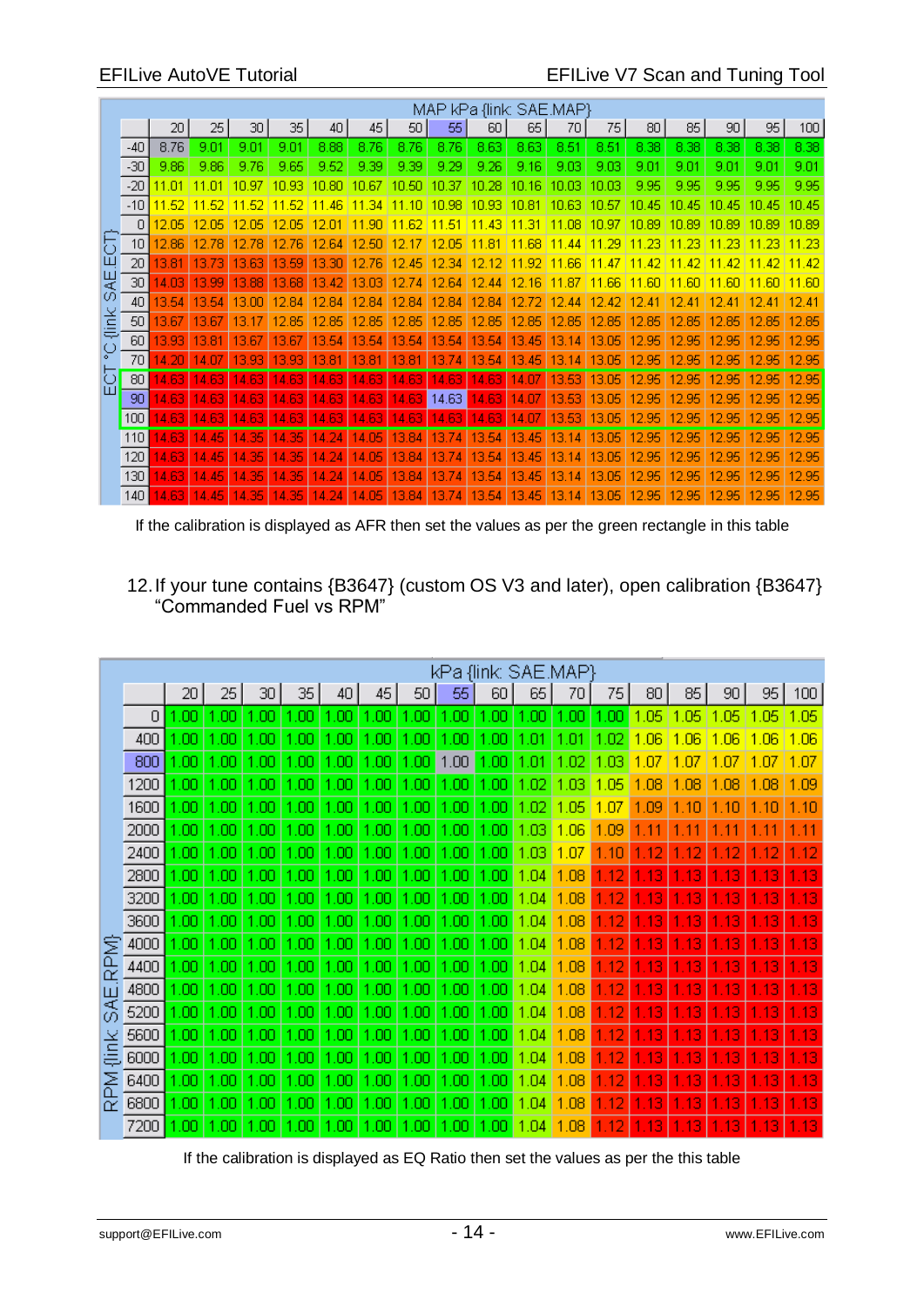|             | kPa {link: SAE.MAP} |           |                        |           |                |                                  |           |           |           |                        |            |                    |            |       |       |                 |       |       |
|-------------|---------------------|-----------|------------------------|-----------|----------------|----------------------------------|-----------|-----------|-----------|------------------------|------------|--------------------|------------|-------|-------|-----------------|-------|-------|
|             |                     | 20        | 25                     | 30        | 35             | 40                               | 45        | 50        | 55        | 60                     | 65         | 70                 | 75         | 80    | 85    | 90 <sub>1</sub> | 95    | 100   |
|             | 0                   | 14.63     | .63<br>4               | .63       | 63<br>4        | 63<br>4                          | .63<br>4. | .63<br>4  | .63<br>4  | .63<br>4               | 63<br>4    | 63<br>4            | .63<br>14. | 13.97 | 13.93 | 13.92           | 13.92 | 13.91 |
|             | 400                 | 4.63      | 14<br>.63              | .63<br>4  | 63<br>4        | 4.<br>.63                        | 4.63      | .63<br>4  | .63<br>4  | .63<br>14              | 14.54      | 4.<br>.46          | 14.38      | 13.82 | 13.78 | 13.             | 13.77 | 13.77 |
|             | 800                 | 4.63      | 14.63                  | 14.63     | 14.63          | 4.63                             | 14.63     | 14.63     | 4.63      | 14.63                  | 14.<br>46  | .29<br>14.         | 14.15      | 13.67 | 13.64 | 13.63           | 13.63 | 13.62 |
|             | 1200                | 4.63      | .63<br>14              | .63       | .63<br>4       | 4.63                             | 4.63      | 14.63     | 4.63      | 4<br>.63               | 14.38      | $\mathbf{I}$<br>13 | 13.<br>9   | 13.52 | 13    | з               | 13.48 | 13.48 |
|             | 1600                | 4.63      | .63<br>14              | 63<br>4   | 63<br>4        | 63<br>4                          | 4.63      | 14.63     | .63<br>4  | .63<br>4               | 14.31      | 13.99              | 13.        | 13.36 | 13.35 | 13.35           | 13.35 | 13.34 |
|             | 2000                | 4.<br>.63 | 4<br>.63               | .63       | 63             | 4<br>.63                         | .63<br>4. | 4.63      | .63<br>4  | .63<br>4               | .23<br>4   | 13.83              | 13.46      | 13.22 | I3.21 | 13.2            | 13.21 | 13.21 |
|             | 2400                | 4.63      | 14.63                  | 4.63      | 4.63           | 4.63                             | 14.63     | 14.63     | 4.63      | .63<br>4               | 14.<br>15  | 13.68              | 13.26      | 13.08 | 13.08 | 13.08           | 13.08 | 13.07 |
|             | 2800                | 4.63      | .63<br>14              | .63       | 4.63           | 4.63                             | 14.63     | 14.63     | 4.63      | .63<br>$\vert 4$       | 14.<br>.07 | 13.53              | 13.05      | 12.95 | 2.95  | 12.95           | 12.95 | 12.95 |
|             | 3200                | 4.63      | 14.63                  | 14.63     | .63<br>4       | 4.63                             | 4.63      | 14.63     | .63<br>4  | .63<br>14              | V.<br>.07  | 13.53              | 13.05      | 12.95 | 12.95 | 12.95           | 12.95 | 12.95 |
|             | 3600                | 4.63      | .63<br>14              | .63<br>4  | 63<br>4        | 63<br>4                          | 4.63      | .63<br>14 | .63<br>4  | 63<br>4                | 14.<br>.07 | 13.53              | 13.05      | 12.95 | 2.95  | 12.95           | 12.95 | 12.95 |
|             | 4000                | 4.63      | 14<br>.63              | .63<br>4  | 63<br>4        | .63<br>4                         | 4.63      | .63<br>14 | .63<br>4  | .63<br>14              | 14.<br>.07 | 13.53              | 13.05      | 12.95 | 12.95 | 12.95           | 12.95 | 12.95 |
| RPM}        | 4400                | 4.63      | 14.63                  | 14.63     | 14.63          | 14.63                            | 14.63     | 14.63     | 14.63     | 14.63                  | 14.07      | 13.53              | 13.05      | 12.95 | 12.95 | 12.95           | 12.95 | 12.95 |
|             | 4800                | 14.63     | 14.63                  | 14.63     | 4.63           | 4.63                             | 14.63     | 14.63     | 14.63     | 14.63                  | 14.07      | 13.53              | 13.05      | 12.95 | 12.95 | 12.95           | 12.95 | 12.95 |
| <b>SAE</b>  | 5200                | 4.63      | .63<br>14 <sub>1</sub> | 63<br>4   | <b>63</b><br>4 | 4.63                             | 14.63     | 14.63     | 4.63      | 4.63                   | 14.07      | 13.53              | 13.05      | 12.95 | 2.95  | 12.95           | 12.95 | 12.95 |
|             | 5600                | 4.63      | $\vert$ 4<br>.63       | .63       | 63<br>4        | 4<br>.63                         | .63<br>4. | 4.63      | 4<br>.63  | .63<br>4               | 14.07      | 13.53              | 13.05      | 12.95 | 2.95  | 12.95           | 12.95 | 12.95 |
| <b>Aink</b> | 6000                | 4.63      | 4.63                   | .63<br>4  | 4.63           | 4.63                             | 4.63      | 14.63     | 4.63      | .63<br>4               | 14.07      | 13.53              | 13.05      | 12.95 | 2.95  | 12.95           | 12.95 | 12.95 |
| <b>NdB</b>  | 6400                | 14.63     | 14.63                  | 14.63     | 4.63           | 4.63                             | 14.63     | 14.63     | 4.63      | .63<br>$\vert 4 \vert$ | 14.07      | 13.53              | 13.05      | 12.95 | 12.95 | 12.95           | 12.95 | 12.95 |
|             | 6800                | 14.63     | 14.63                  | 14.63     | 4.63           | 4.63                             | 14.63     | 14.63     | 14.63     | .63<br>14              | 14.07      | 13.53              | 13.05      | 12.95 | 12.95 | 12.95           | 12.95 | 12.95 |
|             | 7200                | 14.63     | .63<br>14              | .63<br>14 | 63<br>14       | .63<br>$\boldsymbol{\varLambda}$ | 14.63     | 14.63     | .63<br>14 | 63<br>14               | 14.<br>.07 | 13.53              | 13.05      | 12.95 | 12.95 | 12.95           | 12.95 | 12.95 |

If the calibration is displayed as AFR then set the values as per this table

13.**For Custom OS V3 and later**, open calibration {A0008} "Open Loop ECT Commanded Fuel Multiplier" and set the following values:

|                       |                 |       | Open Loop ECT Commanded Fuel Multiplier (Factor) |
|-----------------------|-----------------|-------|--------------------------------------------------|
|                       |                 | Value |                                                  |
|                       | $-40$           | 1.670 |                                                  |
|                       | $-30$           | 1.575 |                                                  |
|                       | $-20$           | 1.411 |                                                  |
|                       | $-10$           | 1.332 |                                                  |
|                       | 0               | 1.271 |                                                  |
|                       | 10 <sup>1</sup> | 1.214 |                                                  |
| ECT °C {link SAE.ECT} | 20              | 1.186 |                                                  |
|                       | 30              | 1.157 |                                                  |
|                       | 40              | 1.140 |                                                  |
|                       | 50              | 1.139 |                                                  |
|                       | 60              | 1.080 |                                                  |
|                       | 70              | 1.064 |                                                  |
|                       | 80              | 1.000 |                                                  |
|                       | 90              | 1.000 |                                                  |
|                       | 100             | 1.000 |                                                  |
|                       | 110             | 1.064 |                                                  |
|                       | 120             | 1.064 |                                                  |
|                       | 130             | 1.064 |                                                  |
|                       | 140             | 1.064 |                                                  |
|                       | <b>Alberta</b>  |       |                                                  |

 $\bigcirc$ These settings are required for additional enrichment during engine warm up. This calibration may require additional user adjustments for desired drivability.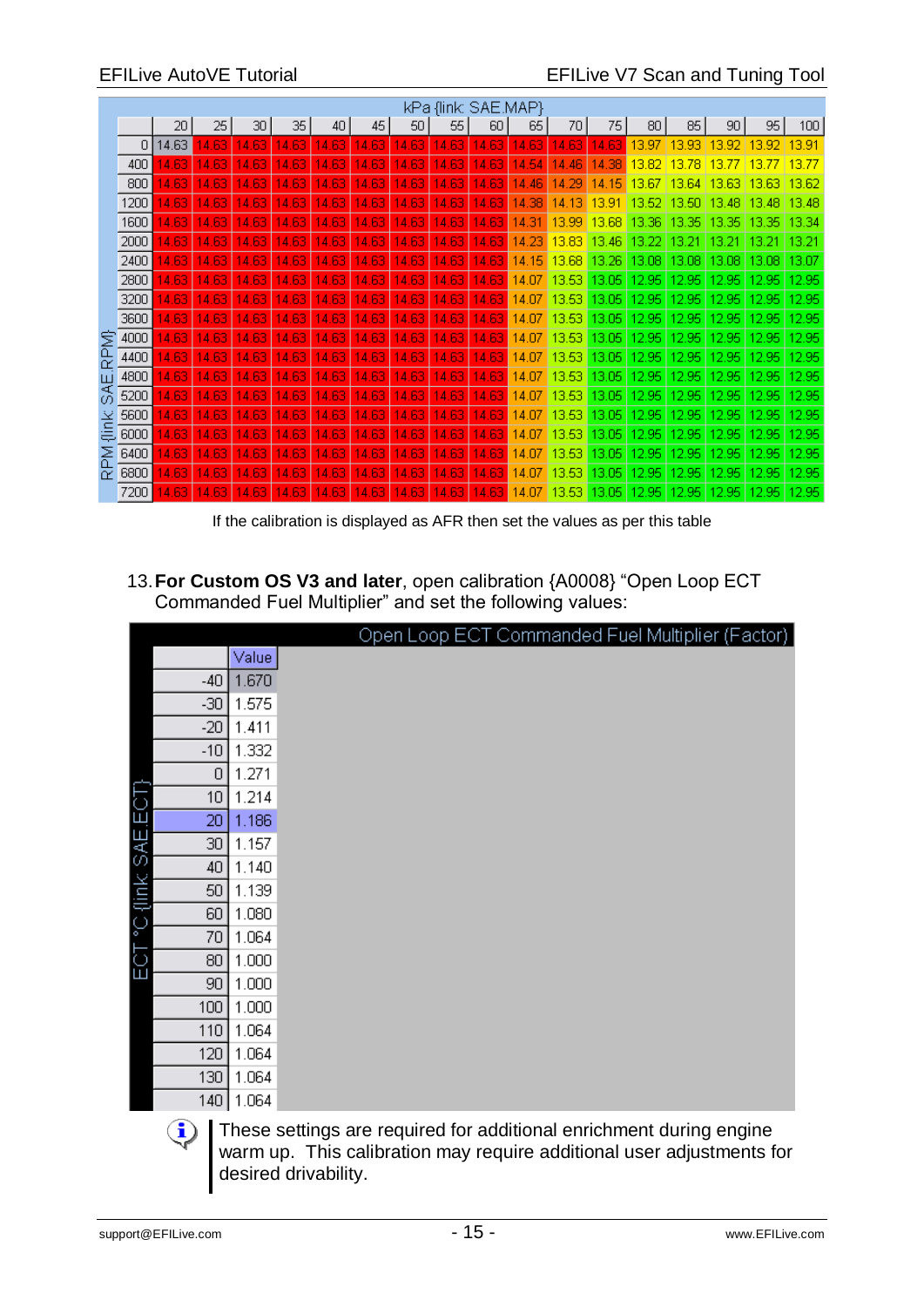- 14.Open calibration {B3801} "Long Term Fuel Trim Correction" Set it to *Disable* calibration {B4205}
- 15.Open calibration {B4205} "Closed Loop Temp Enable" Select all cells by clicking in the extreme top-left, grey cell. Enter 122 °C (252° F) into the Adjust text box and click the [#] button. That will set all cells' values to 122 °C (252° F)
- 16.Open calibration {B0701} "Catalytic Converter Protection Enable" Set it to *Disable*.



If you have catalytic converters, and get crazy on your drive, you may overheat and damage the catalytic converters.

17.Open calibration {B5913} "Spark High-Octane Table" Select all cells by clicking in the extreme top-left, grey cell. Right click on any cell and select *Copy (Ctrl+C)* Open calibration {B5914} "Spark Low-Octane Table" Right click in the top left cell and select *Paste->Paste (Ctrl+V)*



If you upgrade your PCM to EFILive's Speed Density custom operating system, step 13 is not required. EFILive's Speed Density operating system restored dual spark map and full adaptive spark control when running MAF-less.

- 18.Open calibration {C6002} "Engine DTC MIL Enablers" Set P0101, P0102, and P0103 to *No MIL*.
- 19.Open calibration {C2901} "MAF High Frequency Fail 1" Set it to 1 Hz.
- 20.Open calibration {C2902} "MAF High Frequency Fail 2" Set it to 1 Hz.

If calibration {C2902} is not available in the operating system that you are using, then ignore this step.

- 21.Open calibration {C2903} "MAF High Frequency Fail Limit" Set it to 1.
- 22.Pop the hood and unplug the MAF sensor (see note)

Note: If your MAF has a 5-pin plug, your IAT sensor is built into the MAF. You will need to make provisions to get the IAT signal into the PCM. Various write-up's on this can be found at: [www.EFILive.com](http://www.efilive.com/) and [www.ls1tech.com.](http://www.ls1tech.com/)

Vehicles equipped with automatic transmissions should go to table {E0104} "Transmission DTC Fault Pressure Modifiers" and set P0101, P0102, and P0103 to NO to prevent the PCM from increasing shift pressures.

23. For vehicles equipped with electronic throttle control, "ETC", open calibration {C6101}, enter 40 into the Adjust text box and click the [%] button. This will increase all cells' values by 40%.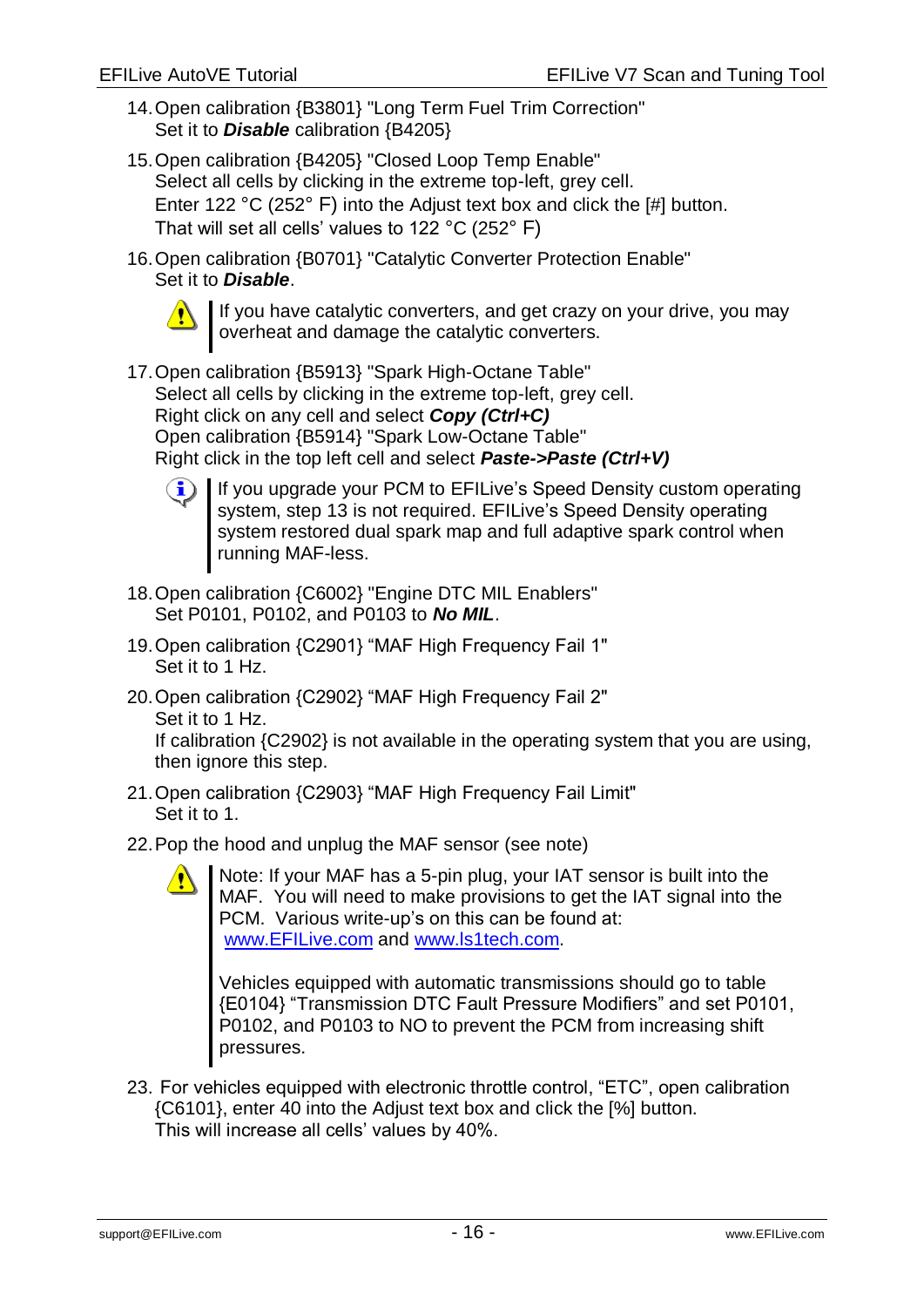

Note: The increase of 40% is a precautionary measure to prevent the PCM from setting DTC P1514. Depending on engine modifications. users may need to further adjust this calibration to prevent DTC P1514.

24.Save this tune and perform a calibration only reflash of this file into your PCM.

# <span id="page-18-0"></span>**Data Logging**

- 1. Start the engine and let it come up to full operating temperature.
- 2. While the engine is warming up, start the EFILive Scan Tool software, connect to the vehicle and start monitoring your data (do not log at this time).
	- To start monitoring data, click the yellow button. To start logging data, click the red button. Once logging or monitoring has started, you can toggle between logging and monitoring by pressing Ctrl+space bar.
- 3. While waiting for the car to warm up it's prudent to reset the learned LTFT's, to do this simple press the F12 key or go to the DVT tab & select the LS1 controller from the drop down list.
- 4. Click on Activate, then click on the learning tab & then hit the Fuel Reset button, you can hit it a few times for good measure but once is generally enough.
- 5. Once the engine has reached normal operating temperature, usually 68° C (180° F) or higher, start your drive and start data logging.
- 6. It helps to have a passenger viewing the BEN factor map while it is displaying the cell count. You want to hit as many cells as you can, as many times as you can. Try to get a cell count of 50+ per cell.
- 7. After you have finished logging data, save the log file as *My Documents\EFILive\V7\Logged data\AutoVE.efi*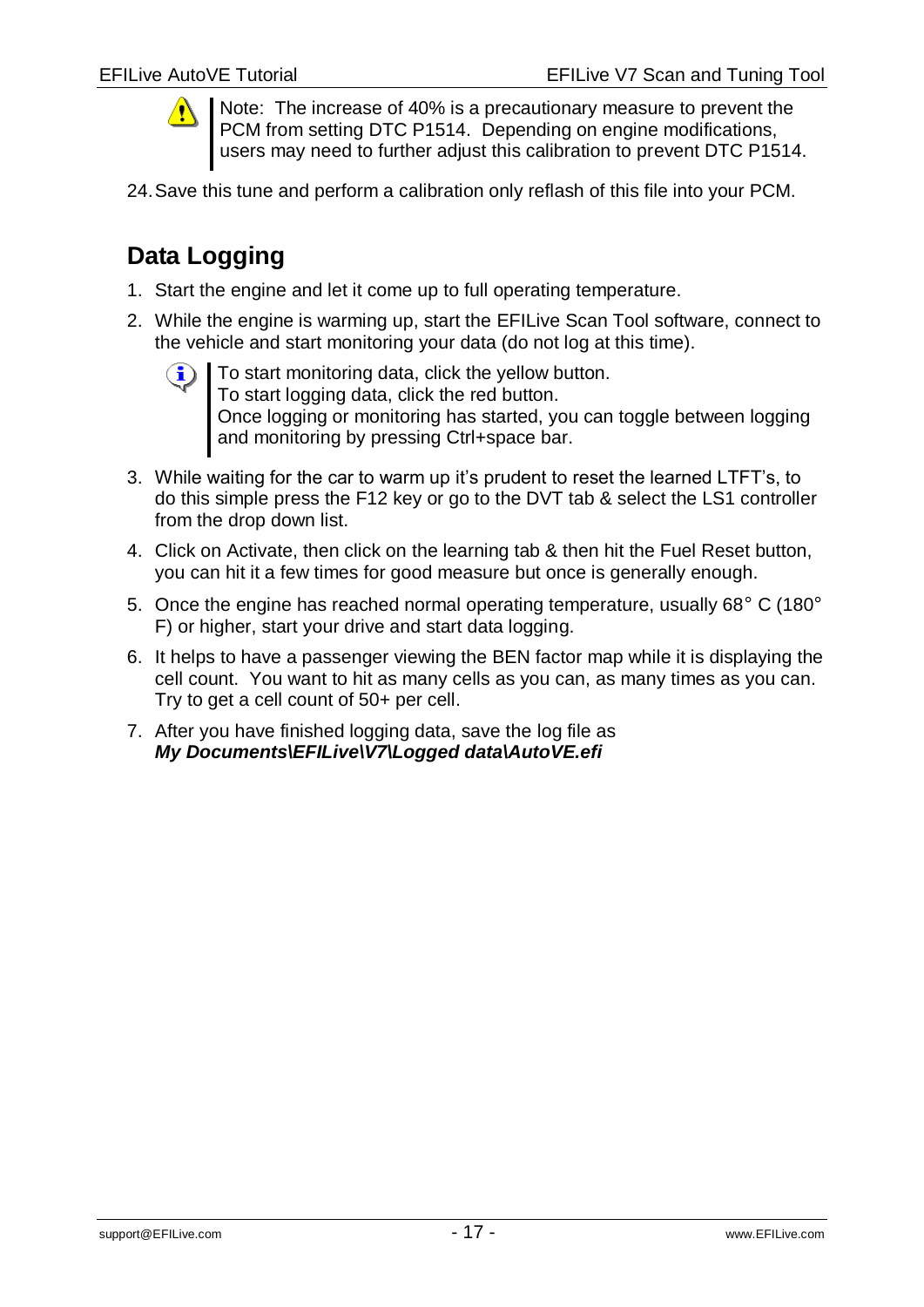## <span id="page-19-0"></span>**Update Calibrations**

- 1. Start the EFILive Tuning Tool software and open the SDAutoVE.tun file.
- 2. Start the EFILive Scan Tool software and open the AutoVE.efi file.
- 3. Press F11 to display the [Maps (F11)] tab page.
- 4. Press A to display the primary VE BEN factor map.
- 5. Click the Average button to display the cell's average logged values.  $+ \pm \times n$
- 6. Build and apply the following filter which excludes unwanted frames from the data log:

| Data filters       |                                                                                                                |
|--------------------|----------------------------------------------------------------------------------------------------------------|
|                    | Name: TPS Moves Too Fast or Low Coolant Temp<br>New<br>Rename<br>$\checkmark$                                  |
|                    | Filter control: Exclude data frames<br>Delete                                                                  |
|                    | Parameter: (0) Absolute Throttle Position (%)<br>v                                                             |
|                    | $\Box$ Names<br><b>▽</b> Selected                                                                              |
| Filter type:       | $\hat{\mathbb{L}}$ ms<br>5.00<br>per 100<br>%<br>Changing more than                                            |
| Join using: O And  | $\odot$ Or $\odot$<br>◯ None                                                                                   |
| Filter<br>Comments |                                                                                                                |
|                    | {SAE.TP.%} is changing more than 5.00 % per 100 ms OR<br>Add<br>{SAE.ECT.F} is less than or equal to 178.00 °F |
|                    | Remove                                                                                                         |
|                    |                                                                                                                |
|                    |                                                                                                                |
|                    | Оk<br>Cancel                                                                                                   |

Filter configuration using °F

| <b>Data filters</b> |                                                                     |                                  |
|---------------------|---------------------------------------------------------------------|----------------------------------|
|                     | Name: TPS Moves Too Fast or Low Coolant Temp<br>New<br>$\checkmark$ | Rename                           |
|                     | Filter control: Exclude data frames                                 | Delete                           |
|                     | Parameter: (0) Absolute Throttle Position (%)                       | v                                |
|                     | $\square$ Names<br><b>▽</b> Selected                                |                                  |
| Filter type:        | 5.00<br>$\%$<br>Changing more than<br>v                             | $\hat{\mathbb{L}}$ ms<br>per 100 |
| Join using: O And   | $\circ$ O Or $\circ$<br>$\bigcirc$ None                             |                                  |
| Filter<br>Comments  |                                                                     |                                  |
|                     | {SAE.TP.%} is changing more than 5.00 % per 100 ms OR               | Add                              |
|                     | {SAE.ECT.C} is less than or equal to 66.80 °C.                      | Remove                           |
|                     |                                                                     |                                  |
|                     |                                                                     |                                  |
|                     | Ok                                                                  | Cancel                           |

Filter configuration using °C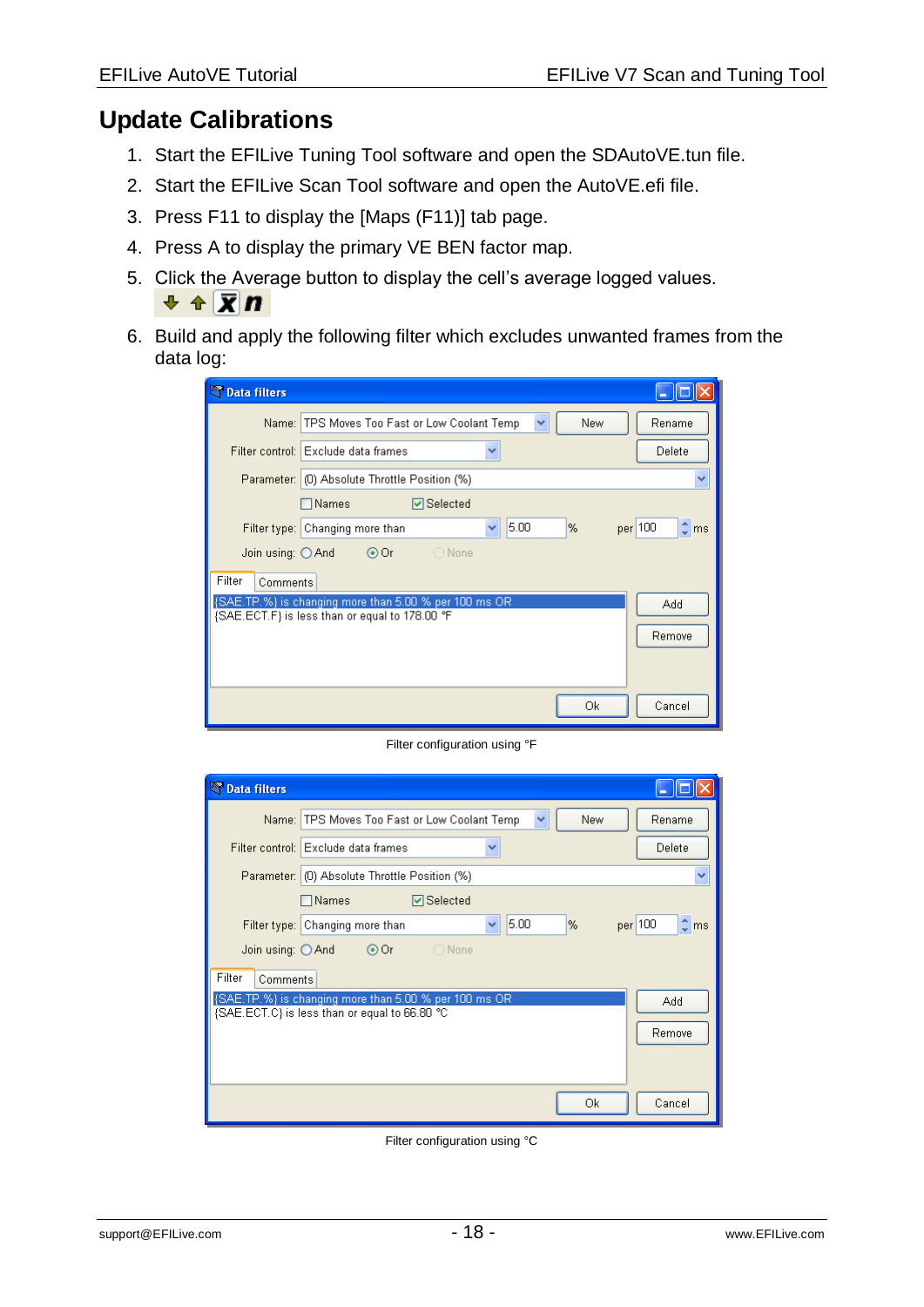- 7. Hide all cells with a value of less than 50.
- 8. Select all cells in the table by clicking in the extreme top-left grey cell, then right click and select *Copy with labels (Shift+Ctrl+C)*.
- 9. Switch back to the EFILive Tuning Tool.
- 10.Open calibration {B0101} "Main VE Table".
- 11.Right click on any cell and select *Paste->Paste and multiply with labels*.
- 12.If you are tuning a 1997 2000 operating system then repeat steps 3 to 11 to copy/paste the VE data from map [B] to the {B0103} "Backup VE Table".

#### 13.Save your tune as: *My Documents\EFILive\V7\Bins\SDAutoVE\_0000.tun*

- 14.Perform a calibration only reflash of *SDAutoTune\_0000.tun* into the PCM.
- 15.If necessary repeat the steps in the previous section, Data logging, and this section until the average cell values in your BEN map(s) are close to 1.00 (aim for  $+/- .01$ ).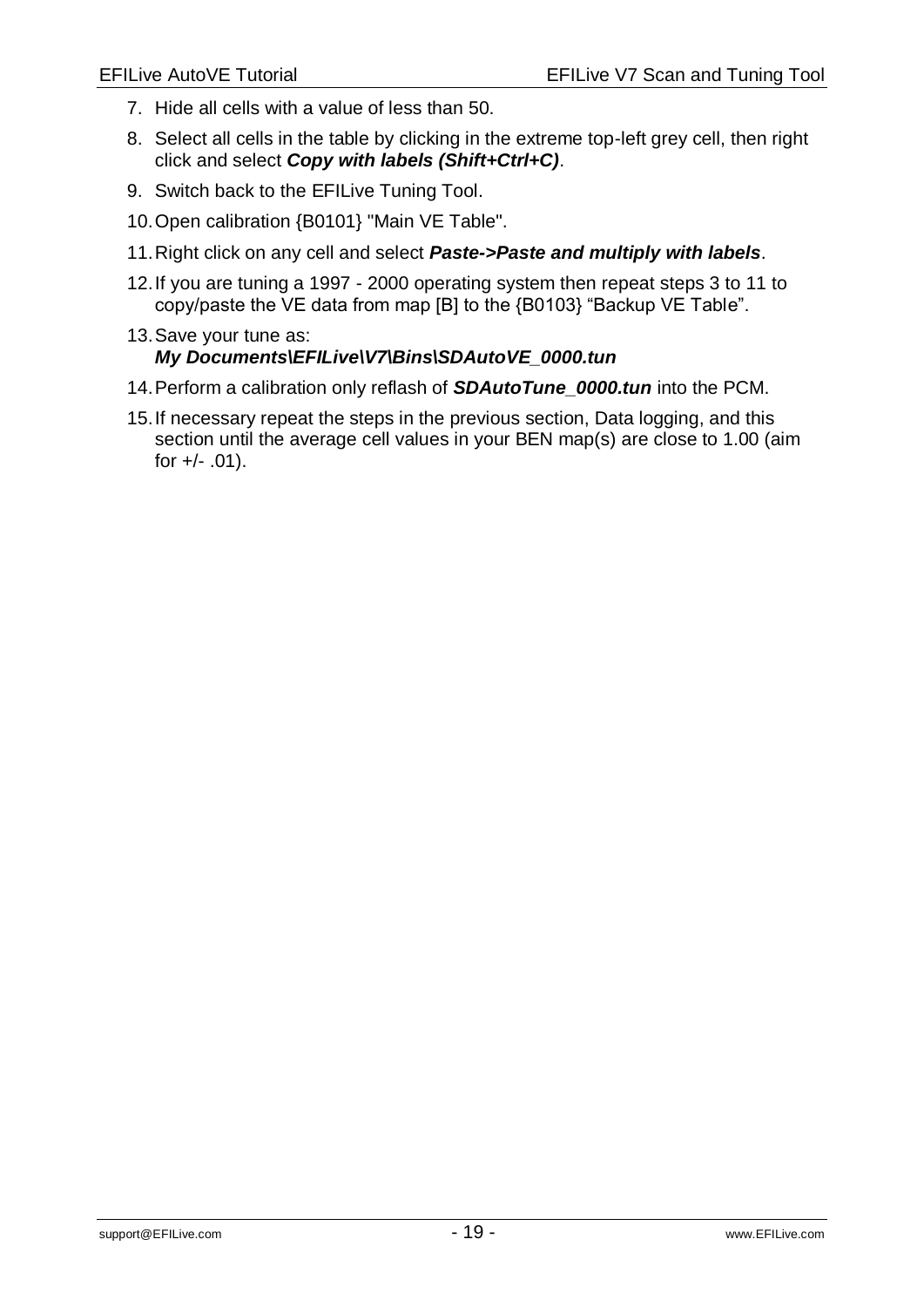## <span id="page-21-0"></span>**Return the PCM to Closed Loop, Speed Density**



Do not perform this section if you are using an EFILive custom operating system, V3 (i.e. 2/3 bar support) or later.

#### *Information Warning:*

Before switching back to closed loop you must remember that once you complete the following steps the ECU will not exit / switch into Power Enrichment until it meets the relevant requirements. Make yourself familiar with them! Refer to **Step 10** in [Set](#page-12-1) up [Open Loop.](#page-12-1)

- 1. Start the EFILive Tuning Tool software and open the *Original Tune.tun* file.
- 2. Open calibration {C2901} "MAF High Frequency Fail 1" Set it to 1 Hz.
- 3. Open calibration {C2902} "MAF High Frequency Fail 2" Set it to 1 Hz. If calibration {C2902} is not available in the operating system that you are using, then ignore this step.
- 4. Open calibration {C2903} "MAF High Frequency Fail Limit" Set it to 1.
- 5. Open calibration {C6002} " Engine DTC MIL Enablers" Set P0101, P0102, and P0103 to *No MIL*.
- 6. Select menu option *File->Load alternate calibration for comparison* and select *SDAutoVE\_0000.tun*.
- 7. Select menu option *File->Display calibration difference summary* and locate the {B0101} "Main VE table" calibration in the list. Click the link to highlight calibration {B0101}. Then, click the Update button at the bottom right of the screen to copy the data from the alternate calibration to the primary calibration.
	- If the {B0101} calibration is not displayed in the calibration difference  $\left( \mathbf{1} \right)$ summary window, then there is no difference between the primary and alternate {B0101} data. That can mean either your VE table was extremely accurate to begin with, or the AutoVE tuning process has not been competed correctly.
- 8. If you are tuning a 1997 2000 operating system, repeat step 5 for the {B0103} "Backup VE Table".
- 9. Open calibration {B5913} "Spark High-Octane Table" Select all cells by clicking in the extreme top-left, grey cell. Right click on any cell and select *Copy (Ctrl+C)* Open calibration {B5914} "Spark Low-Octane Table" Right click in the top left cell and select *Paste->Paste (Ctrl+V)*

If you upgrade your PCM to EFILive's Speed Density custom operating system, step 9 is not required. EFILive's Speed Density operating system restored dual spark map and full adaptive spark control when running MAF-less.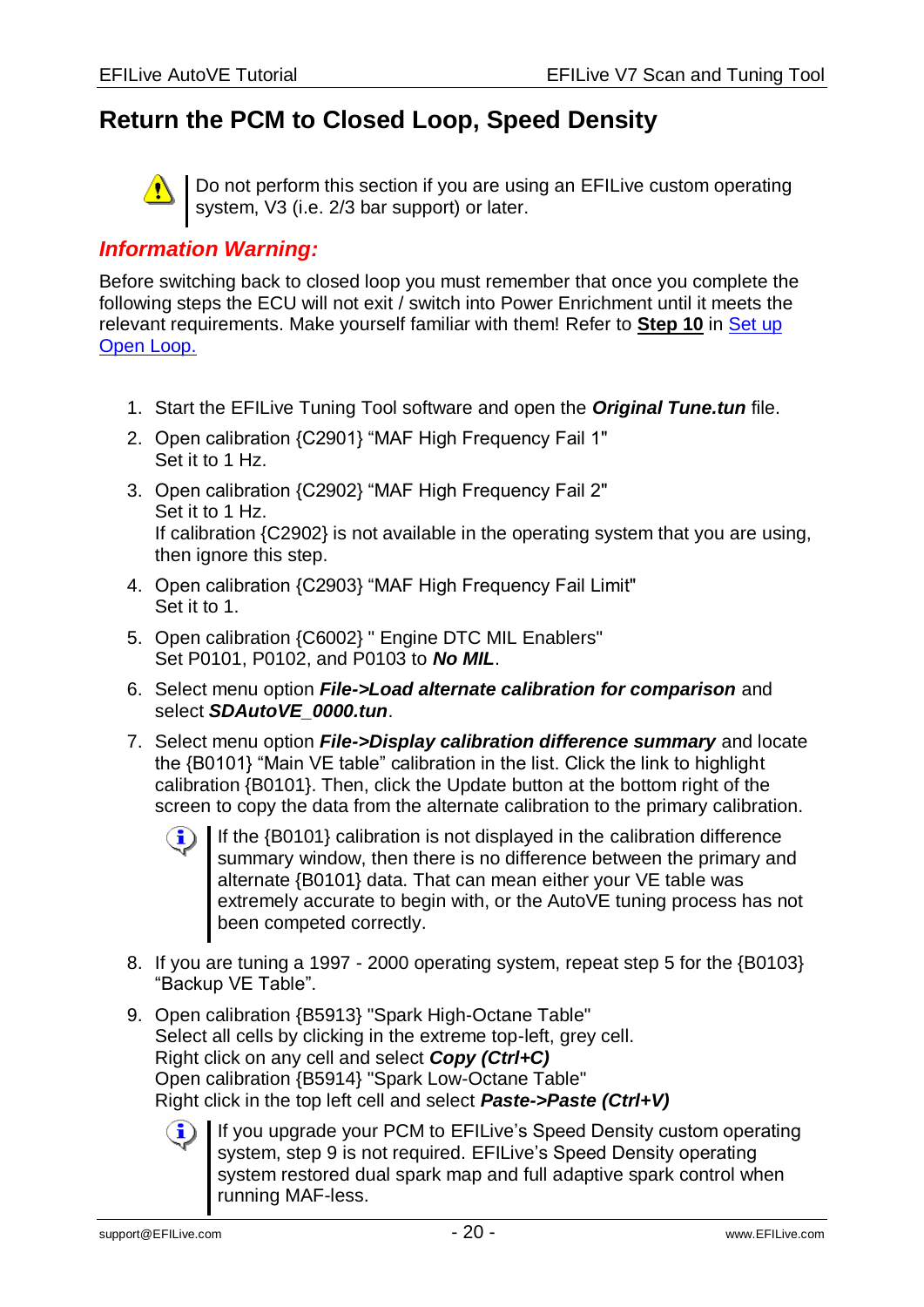10.Save your tune as

*My Documents\EFILive\V7\Bins\Original Tune\_0000.tun*

11.Perform a calibration only reflash of *Original Tune\_0000.Tun* into your PCM.

## <span id="page-22-0"></span>**Verification**

1. Start the EFILive Scan Tool software and add the following PIDs to the *AutoVE.pid* selection file:

| ∣ System | <b>Parameter</b> | <b>Name</b>                  |
|----------|------------------|------------------------------|
| Fuel     | SAE.LONGTFT1     | Long Term Fuel Trim - Bank 1 |
|          | SAE.LONGTFT2     | Long Term Fuel Trim - Bank 2 |

- 2. Start your engine and the Scan Tool and go for a drive.
- 3. Monitor Commanded AFR/EQ and WBO2 AFR/Lambda or your BEN PID/MAP, they should be extremely close.
- 4. Long-term fuel trims should eventually settle in the range –4 to 0.
- 5. Repeat any of the above sections as necessary to achieve the desired LTFT's.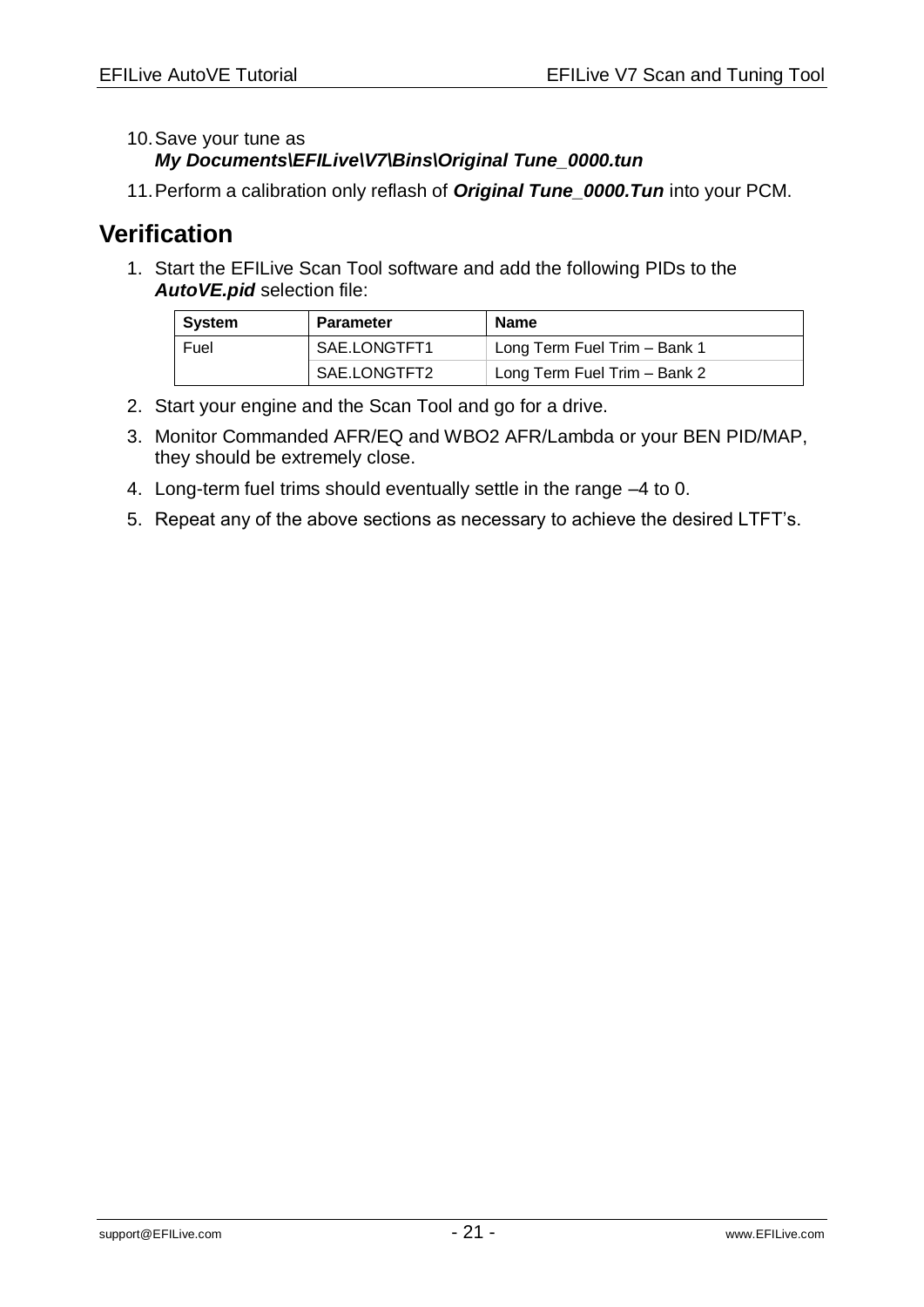# <span id="page-23-0"></span>**Creating Custom Analog PIDs:**

- 1) Do yourself a favour and download a good text editor like Notepad ++ or equivalent.
- 2) Browse to and open the following file: *My Documents\EFILive\V7.5\user configuration\calc\_PIDs.txt*
- 3) For every custom pid you want to show up in the scanner you must define a "slot definition" & the "parameter reference number" information. Think of the slot definition as the input information you want to take in and put limits or configuration about for the scanner window, like max/min values. FMT is format or how many values past the decimal you want to show. Each SLOT must have a unique name before you declare the configuration. In our case the EFILIVE documentation states that it must start with CLC-00- & then an unused number.

For example an analog wide band will generally always output a 0-5v signal based on how much air it's reading, but not all manufacturers will have a range between 10-20 afr. One might be 10-30 afr, so even though the voltages are in the same range, the actual air to fuel ratio is very different. To work that out there must be some math applied to the expression. Expressions will always reference either an external input (AD1-4) or internal supported pid. In this case we are dealing with the analog voltage signal.

| 34  | #Units             | Low  | High | Fmt Expression             |
|-----|--------------------|------|------|----------------------------|
| 35  |                    |      |      |                            |
| 36  | $\star$ CLC-00-001 |      |      |                            |
| -37 | -v                 | 0.0  | 5.0  | $.1$ "{EXT.AD1}"           |
| -38 | AFR                | 10.0 | 20.0 | $.2$ "{EXT.AD1}*2+10"      |
| -39 | lambda             | 0.5  | 1.5  | $.4$ "{EXT.AD1}*2+10/14.7" |

What we can see is happening here is that to work out the AFR we must multiply the voltage by 2 & and then add 10. So let's say the wide band is outputting 2.5v, multiply it by  $2 = 5 + 10 = 15.0$ afr

2.8v \* 2 +10 = 15.6afr, now to work out the Lambda value we could either use another math expression or simply use the afr equation and then divide it by stoich of 14.7 & using the 2 previous voltages we get:

- $2.5 \times 2 + 10 = 15.0/14.7 = 1.02$  Lambda
- $2.8 * 2 + 10 = 15.6/14.7 = 1.06$  Lambda
- 4) The Parameter Reference Number is description information that will show up in the scanner that links to the slot definition. In this case the following:

| l Code              | <b>PRN</b> | <b>SLOT</b>    | Units                   | System | Description            |
|---------------------|------------|----------------|-------------------------|--------|------------------------|
| CALC.AFR_WB1   F001 |            | CLC-<br>00-001 | "AFR, lambda, V"   WO2- | Analog | "Wide Band<br>AFR AD1" |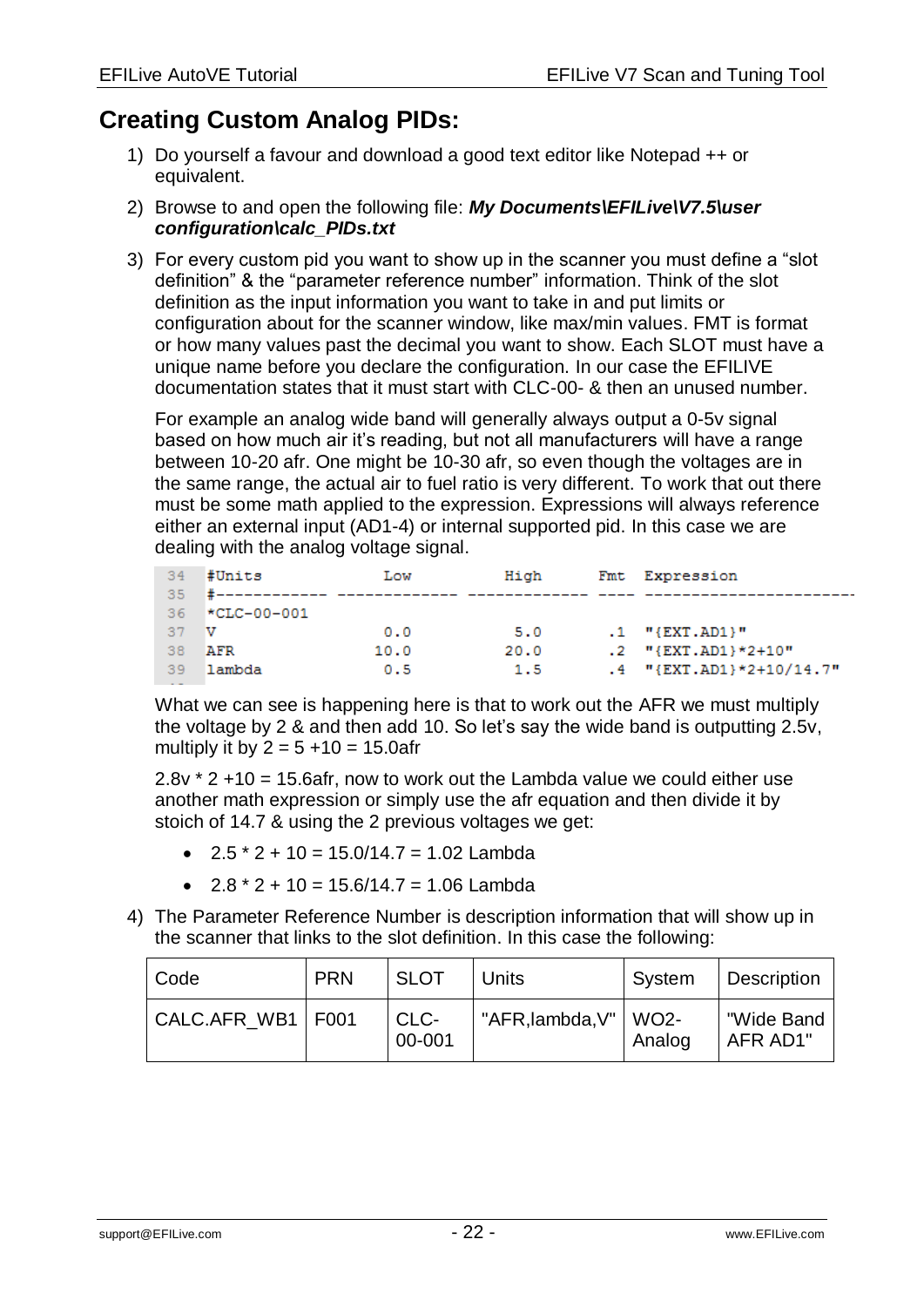| Description                   | Caption  | Units        | Default                  | System                 |              | Channels   Parameter |
|-------------------------------|----------|--------------|--------------------------|------------------------|--------------|----------------------|
| CO Wide Band AFR 1 - AFR      | AFR_AFR1 | AFR.V        |                          | W02-Analog             |              | 0 CALC.AFR_AFR1      |
| @@Wide Band AFR 1 - AUT       | AFR AUT1 | AFR.V        | $\blacksquare$           | W02-Analog             | 0            | CALC.AFR AUT1        |
| @@Wide Band AFR 1 - DJ        | AFR DJ1  | AFR.V        | $\overline{\phantom{a}}$ | W02-Analog             |              | 0 CALC.AFR DJ1       |
| @@Wide Band AFR 1 - FJO       | AFR_FJ01 | AFR.V        | $\overline{\phantom{a}}$ | W02-Analog             |              | 0 CALC.AFR_FJ01      |
| @@Wide Band AFR 1 - LC1       | AFR LC11 | AFR.V        | $\overline{\phantom{a}}$ | W02-Analog             |              | 0 CALC.AFR_LC11      |
| COWide Band AFR 1 - LM1       | AFR LM11 | AFR.V        | $\overline{\phantom{0}}$ | W02-Analog             |              | 0 CALC.AFR LM11      |
| COWide Band AFR 1 - LM2       | AFR LM21 | AFR.V        | $\overline{\phantom{a}}$ | W02-Analog             |              | 0 CALC.AFR LM21      |
| @@Wide Band AFR 1 - NGK       | AFR_NGK1 | AFR.V        | $\overline{\phantom{a}}$ | W02-Analog             |              | 0 CALC.AFR_NGK1      |
| @@Wide Band AFR 1 - PLX       | AFR PLX1 | AFR.V        | $\overline{\phantom{a}}$ | W02-Analog             |              | 0 CALC.AFR PLX1      |
| <b>COWide Band AFR 1 - TE</b> | AFR TE1  | AFR.V        | $\overline{\phantom{0}}$ | WO <sub>2-Analog</sub> | $\mathbf{0}$ | CALC.AFR TE1         |
| @@Wide Band AFR 1 - WBC       | AFR WBC1 | AFR.V        |                          | W02-Analog             | 0            | CALC.AFR_WBC1        |
| @9Wide Band AFR AD1           | AFR WB1  | AFR,Lambda,V |                          | W02-Analog             |              | CALC.AFR WB1         |

## <span id="page-24-0"></span>*Build an Analog Ben PID*

Since we have now built ourselves a pid to work out the incoming AFR/LAMBDA we want to create another pid that tells us how close we are to the requested/commanded fuelling.

To do this, we need to again create a slot definition:

```
144 *CLC-00-133
145 factor
                       0.51.5.3 "{GM.EQIVRATIO}*{CALC.LAMBDA FTPS}
146
147 *CLC-00-134
148 factor
                       0.51.5 -.3 "{GM.EQIVRATIO}*{CALC.AFR AEM EGR.lambda}
```
The example in the above picture includes 2 different slot definitions that reference 2 different calculated PIDs. The first one gives a BEN based on the data from another calculated pid I setup to work out the lambda value from the onboard Fuel Temp Pressure Sensor voltage which is pid "GM.FTPS".

The factory ecu often has unused 0-5v signal ports so they can be used for all sorts of devices, generally however most people will feed the signal wire into one of the AD ports on the V1/V2 units.

The 2<sup>nd</sup> calculated slot again references another custom pid that works out the AFR & Lambda data from the onboard egrs sensor. So you have a clear understanding and follow on, here is a picture of the slot definition of that pid.

| -90- | ™CLC-00-013 |      |      |                              |
|------|-------------|------|------|------------------------------|
| 91 V |             | 0.0  | 5.0  | $.1$ "{GM.EGRS}"             |
| -92  | AFR         | 10.0 | 20.0 | .2 "2.3750*{GM.EGRS}+7.3125" |
| -93- | lambda      |      |      | .4 "0.1621*{GM.EGRS}+0.4990" |

Now that we have the Slot Definitions established, Let's move onto the PRN side.

| #Code                   | PRN SLOT               | Units | System    | Description                             |
|-------------------------|------------------------|-------|-----------|-----------------------------------------|
| CALC.Lambda-WO2BEN.FTPS | F110 CLC-00-133 factor |       | "W02-Ben" | "Lambda BEN LS1 FTPS"                   |
| CALC.BEN.EXTA           | F110 CLC-00-134 factor |       | "W02-Ben" | "Base Efficiency Numerator from Lambda" |

As you can see from the above picture there are 6 fields that are required.

- 1. Code is simply a name we are giving the PID
- 2. PRN can always be F110
- 3. Slot field must match the slot your providing information for
- 4. Units will always be a factor for a BEN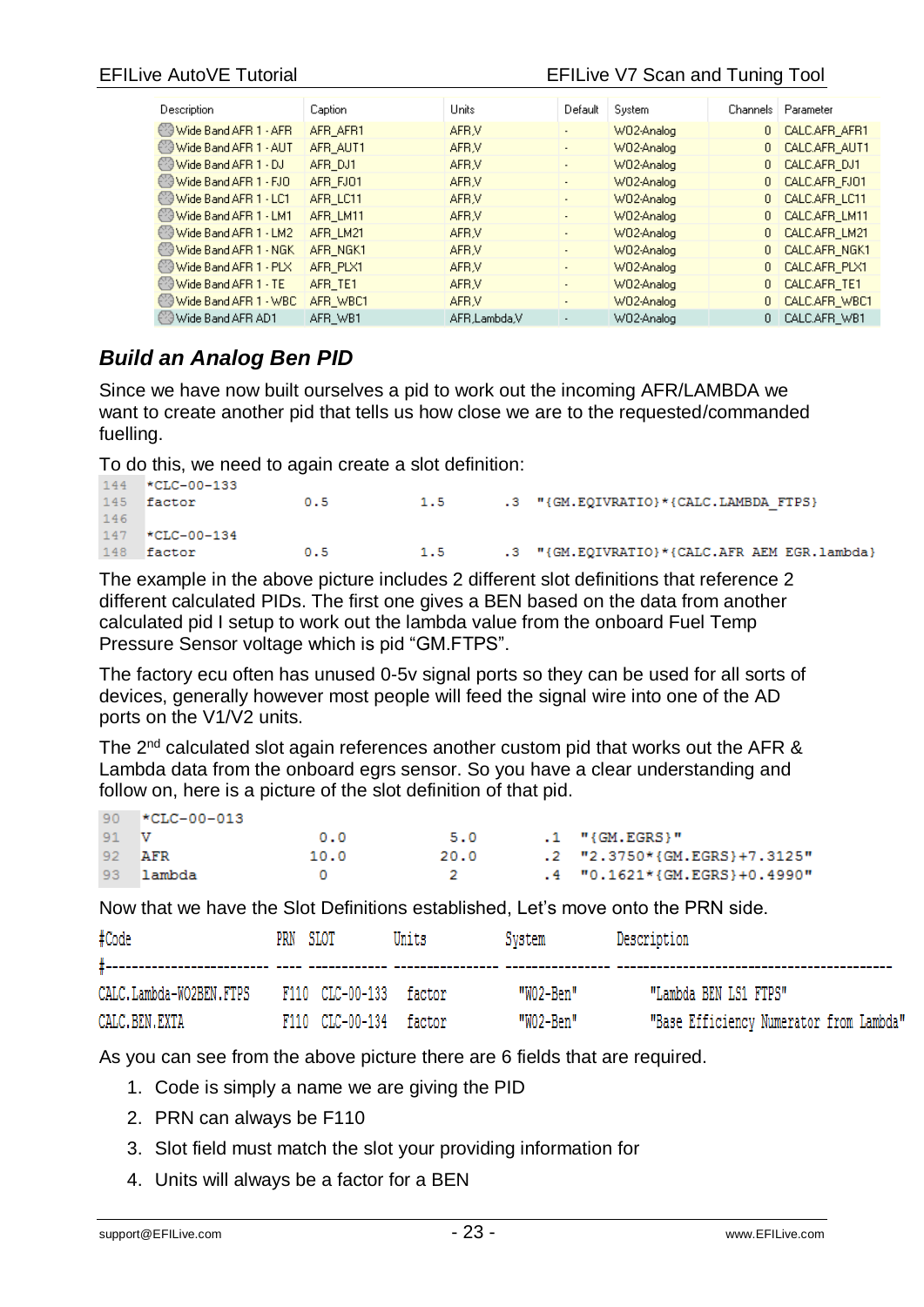- 5. System is simply the name of the drop down list you want the pid to show up in. you can use an existing field name or create your own. Just as I have here.
- 6. Description is self explanatory

| <b>Description</b>                    | Caption .  | Units  | Default | System    | Channels   Parameter |
|---------------------------------------|------------|--------|---------|-----------|----------------------|
| Base Efficiency Numerator from Lambda | <b>BEN</b> | factor |         | W02-Ben   | 0 CALC BEN EXTA      |
| Calculated AFR from External          | AFR-EXT    | AFR    |         | $W02-Ben$ | 0 CALC AFR-EXT       |
| LS1 EQ BEN from External Lambda       | EQBEN LS1  | factor |         | W02-Ben   | 0 CALC.EQBEN LS1     |

**When configured correctly you should end up with something like the above**

# <span id="page-25-0"></span>**Creating Custom Serial PIDs**

Just like the above examples it's pretty easy to create PIDs to deal with data coming from a serial connected wide band. If anything it's actually easier as we do not need to know about voltages or math expressions etc. We are simply working with pre-defined PIDs.

Those PIDs are: EXT.W02LAM01, EXT.W02AFR01 & EXT.W02EQR1 generally if a wide band transmits a serial data connection it will be transmitting lambda data. So to show that in the scanner we simply need to add one of the mentioned PIDs.

## <span id="page-25-1"></span>*Build a Serial BEN PID*

Now to build a BEN around that data we simply create a new Slot with the following data:

| Units       | Low | High | Fmt     | Expression                     |
|-------------|-----|------|---------|--------------------------------|
| *CLC-00-002 |     |      |         |                                |
| factor      | 0.5 | 1.5  | ാ<br>ں. | "{GM.EQIVRATIO}*{EXT.WO2LAM1}" |

Then a new PRN with the following:

| Code                  | <b>PRN</b> | <b>SLOT</b>           | <b>Units</b> | System        | <b>Description</b>                                       |
|-----------------------|------------|-----------------------|--------------|---------------|----------------------------------------------------------|
| <b>CALC.EQBEN LS1</b> | F110       | <b>CLC-00-</b><br>002 | factor       | "W02-<br>Ben" | "Base Efficiency<br>Numerator - External<br>W02LAM1 LS1" |

You then end up with:

| Description                                      | Caption          | Units  | Default                  | System    | Channels   Parameter |
|--------------------------------------------------|------------------|--------|--------------------------|-----------|----------------------|
| Base Efficiency Numerator - External W02LAM1 LS1 | <b>EGBEN LS1</b> | factor |                          | $W02-Ben$ | 0 CALC.EQBEN LS1     |
| Calculated AFR from External                     | AFR-EXT          | AFR.   | $\overline{\phantom{a}}$ | W02-Ben   | 0 CALC, AFR-EXT      |
| <b>XAFR BEN AD1</b>                              | AFR-WO2BEN       | factor | $\sim$                   | $W02-Ben$ | 0 CALC.AFR-W02BEN    |
| <b>XAFR BEN AD2</b>                              | AFR-WO2BEN       | factor | $\sim$                   | W02-Ben   | 0 CALC.AFR-WO2BEN    |
| <b>XAFR BEN AD3</b>                              | AFR-WO2BEN       | factor | $\overline{\phantom{a}}$ | $W02-Ben$ | 0 CALC.AFR-W02BEN    |
| <b>XAFR BEN AD4</b>                              | AFR-WO2BEN       | factor | $\cdot$                  | $W02-Ben$ | 0 CALC.AFR-WO2BEN    |
| <b>CAFR BEN LS1 ACP</b>                          | Lambda-W02BEN    | factor | $\overline{a}$           | $W02-Ben$ | CALC.Lambda-WO2B     |